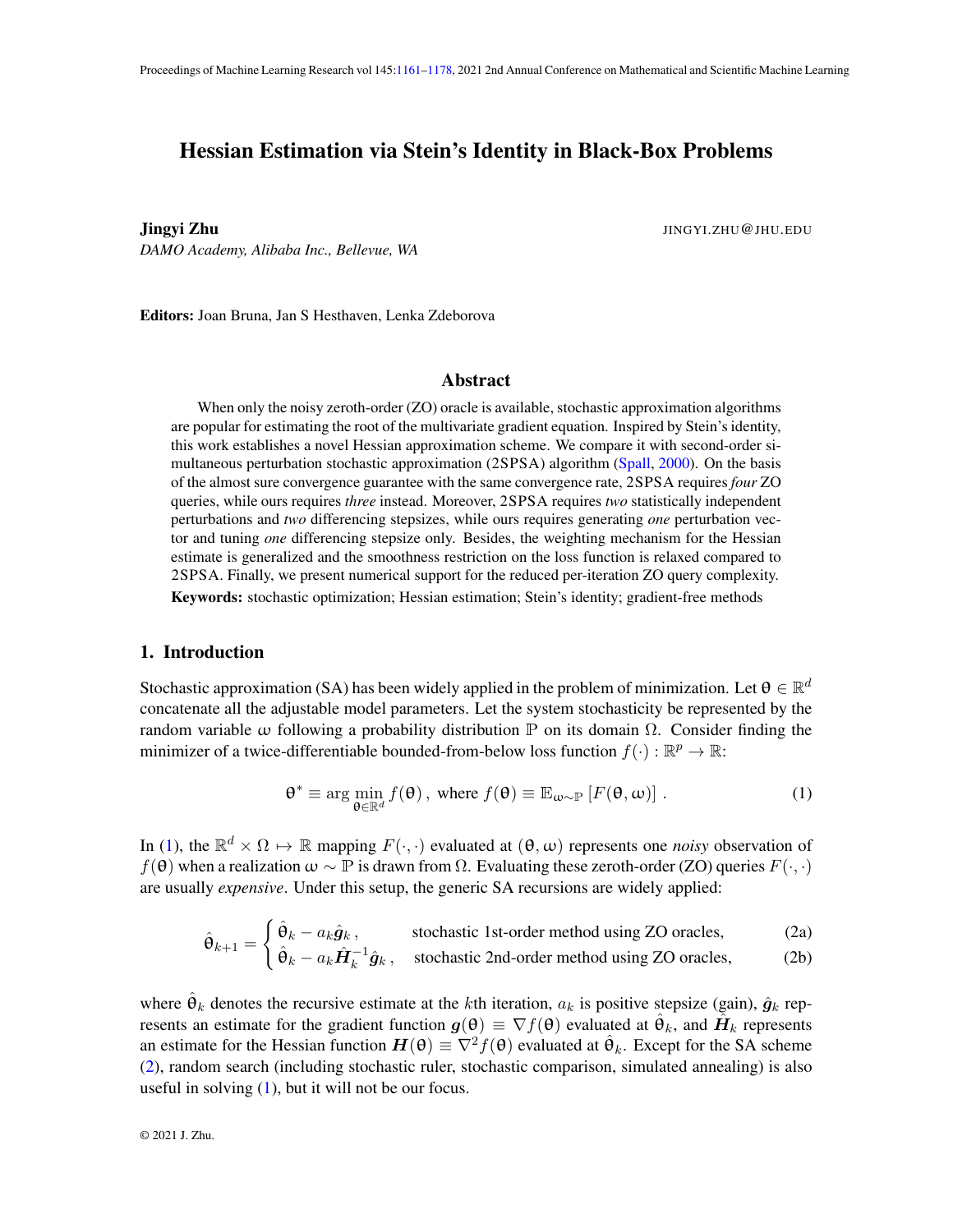### <span id="page-1-6"></span>1.1. Why Do We Care Second-Order SA in Black-Box Problems?

Setting the subtleties relating to both the noisy ZO oracles and the stepsizes aside, using SA al-gorithms [\(2\)](#page-0-2) to solve [\(1\)](#page-0-1) in part stems from the localized model  $[f(\theta) + d^T g(\theta) + d^T B(\theta) d/2]$ constructed within the region  $\{\theta + d : ||d|| \leq \delta\}$ , where  $B(\cdot)$  is a curvature matrix. In a nutshell, letting  $B(\theta) = L_2 I$  (where  $L_2$  *upper-bounds* the spectral norm of the second-order information  $H(\cdot)$  throughout this neighborhood) and  $B(\theta) = H(\theta)$  inside that neighborhood motivate [\(2a\)](#page-0-2) and [\(2b\)](#page-0-2), respectively.

Currently, [\(2a\)](#page-0-2) remains dominant over [\(2b\)](#page-0-2), mainly because [\(2b\)](#page-0-2) suffers from (i) the model-trust region/radius issue and (ii) expensive computational cost. Issue (i) becomes obvious when [\(2b\)](#page-0-2) is naively implemented around a region with negative curvature for *nonconvex* loss functions. On the contrary, issue (i) does not arise in [\(2a\)](#page-0-2) because the conservative localized model with  $B(\theta) = L_2 I$ enforces *extremely small* updates. Besides, large parameter space d and/or large dataset size I renders  $(2b)$  infeasible in most big-data applications. The storage, update, and inversion of the d<sup>2</sup>-entry curvature matrix  $B(\theta)$  across a total of I data points can be prohibitive<sup>[1](#page-1-0)</sup> as in issue (ii). Fortunately, using the damping techniques in Levenberg-Marquardt method reviewed in Remark [1,](#page-1-1) issue (i) can be largely overcome. To address issue (ii), researchers may impose low-rank, diagonal, or other structures onto the curvature matrix so as to store, compute, and invert  $B(\cdot)$  easily.

<span id="page-1-1"></span>**Remark 1** Computing  $\arg \min_{d:||d|| \leq \delta} [f(\theta) + d^T g(\theta) + d^T B(\theta) d/2]$  is equivalent to comput- $\delta\lim_{\bm{d}\in\mathbb{R}^d} \left[ f(\bm{\theta}) + \bm{d}^T\bm{g}(\bm{\theta}) + \overline{\bm{d}}^T\left(\bm{B}(\bm{\theta})+\bm{\epsilon I}\right)\bm{d}/2 \right] \equiv -(\bm{B}(\bm{\theta}) + \bm{\epsilon I})^{-1}\bm{g}(\bm{\theta}).$  Although  $\bm{\epsilon}$ *is a complicated function of* δ*, we can* directly *work with for convenience.*

After a sharp decline during early iterations, the estimates from  $(2a)$  suffer from slow convergence rate in later iterations. When  $\hat{\theta}_k$  reaches the vicinity of  $\theta^*$ , the algorithmic scheme [\(2b\)](#page-0-2) offers multiple edges: (a) the resulting  $\hat{\theta}_k$  remains intact under *linear*<sup>[2](#page-1-2)</sup> mappings imposed upon  $\theta$ ; (b) they eliminate<sup>[3](#page-1-3)</sup> the need for tuning *some* hyper-parameters; (c) the estimates enjoy faster convergence when the iterate  $\hat{\theta}_k$  is close to the optimum defined as  $\theta^*$  in [\(1\)](#page-0-1) where the underlying loss function  $f(\cdot)$  is *locally quadratic*; (d) local curvature exploitation (preconditioning) makes the loss surface more isotropic<sup>[4](#page-1-4)</sup> and mitigate the ill-conditioning effects.

#### <span id="page-1-5"></span>1.2. Perspectives on Randomness and Data

In anticipation of Sect. [1.3,](#page-2-0) Sect. [2.2,](#page-5-0) and Sect. [4.2,](#page-10-0) we comment on the randomness  $\Omega \ni \omega \sim$  $\mathbb P$  in [\(1\)](#page-0-1) that inevitably arise when the function measurements are collected from either physical experiments or computer simulation.

<span id="page-1-0"></span><sup>1.</sup> Large I makes it costly to evaluate Hessian, and large d makes it costly to invert the Hessian. Each Newton iteration requires  $O(Id^2)$  to evaluate the *exact* Hessian of all the collected data points and  $O(d^3)$  to invert it.

<span id="page-1-2"></span><sup>2.</sup> For example, the value for θ changes with the unit of measurement or the choice of coordinate system.

<span id="page-1-3"></span><sup>3.</sup> For [\(2a\)](#page-0-2) using ZO queries, the gain sequence in the form of  $a_k = a/k$  must satisfy  $a > [3\lambda_{\min}(\mathbf{H}(\theta^*))]^{-1}$  [\(Spall,](#page-13-1) [1992\)](#page-13-1) in order to attain the fastest convergence rate of  $O(k^{-1/3})$ . Second-order methods [\(2b\)](#page-0-2) can achieve the *optimum* rate *without* knowing the minimum eigenvalue of  $H(\theta^*)$ .

<span id="page-1-4"></span><sup>4.</sup> In stochastic optimization, the asymptotic behaviors of the stochastic optimizer only cares about how many data you've seen. The optimization problem becomes an estimation problem. The asymptotic convergence behavior kicks in sooner when second-order information are approximated, since navigating the curved loss landscape stops being the bottleneck—but in well-conditioned problems it's already not the bottleneck.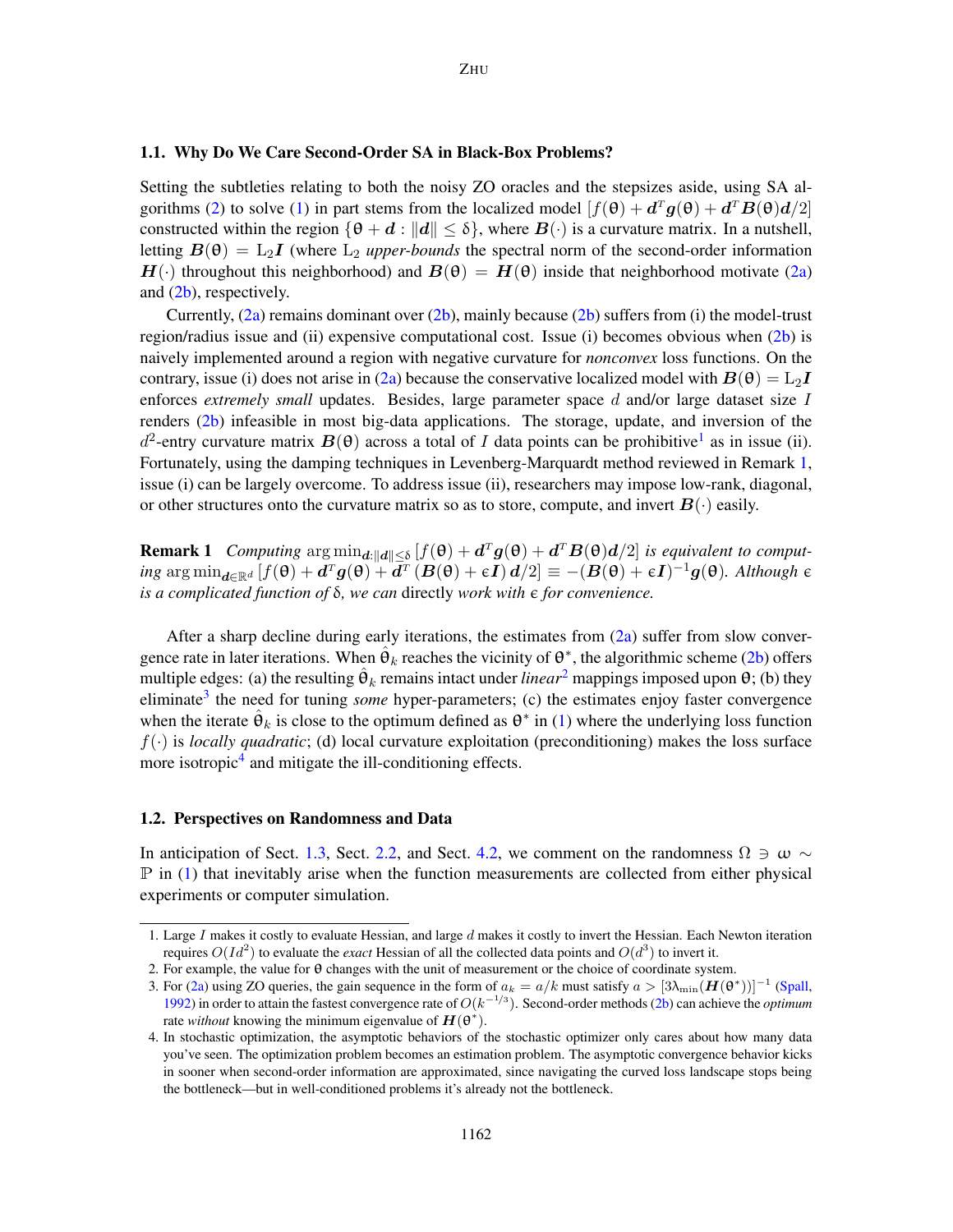**Data-Stream (Fresh Samples)** For online learning where fresh sample arrives sequentially,  $\omega \in$  $\Omega$  may represent some noises imposed on the underlying loss. When data come in a streaming fashion, it is natural to assume that all the sample points  $\omega$ 's are independently drawn from  $\Omega$  and identically distributed according to the distribution P.

Fixed Dataset (Collected Samples) For empirical risk minimization (ERM) where only a fixed number (say  $I$ ) of (training) samples<sup>[5](#page-2-1)</sup> are available, it is standard practice to *reuse* the given  $I$ samples using a (mini-)batch size of  $J$  ( $1 \leq J \leq I$ ). When sampling *with* replacement is applied, all the J-elements subsets of  $\{1, \dots, I\}$  constitute  $\Omega$ , and P places a probability mass of  $J!(I-J)!/I!$ on each  $\omega \in \Omega$ . Unlike sampling *without* replacement (exhausting every sample within one epoch), this scenario where  $\omega \in \Omega$  following uniform distribution  $\mathbb P$  can still fit into [\(1\)](#page-0-1).

### <span id="page-2-0"></span>1.3. Prior Work on Second-Order SA Using ZO Queries

Second-order estimation using ZO oracles can be traced back to [Fabian](#page-12-0) [\(1971\)](#page-12-0) which requires  $O(d^2)$ ZO queries per iteration. A simultaneous perturbation version of the Hessian estimate, which costs *four* ZO queries per iteration was proposed in [Spall](#page-13-0) [\(2000\)](#page-13-0). Later, a similar estimation form using *three* ZO queries per iteration was considered in [Prashanth et al.](#page-13-2) [\(2016\)](#page-13-2), but it entails several contrived constants. We note that [Martens and Grosse](#page-13-3) [\(2015\)](#page-13-3); [Wang et al.](#page-13-4) [\(2017\)](#page-13-4); [Agarwal et al.](#page-12-1) [\(2019\)](#page-12-1) use first-order oracle, [Agarwal et al.](#page-12-2) [\(2017\)](#page-12-2) uses Hessian–vector-product oracle, and [Sohl-Dickstein](#page-13-5) [et al.](#page-13-5) [\(2014\)](#page-13-5); [Byrd et al.](#page-12-3) [\(2016\)](#page-12-3); [Saab and Shen](#page-13-6) [\(2019\)](#page-13-6) use second-order oracle. Here we assume that only noisy ZO oracle is available, so methods not solely using ZO oracles are beyond the scope of our comparison.

Core Budget Indicator For problem [\(1\)](#page-0-1), the *ZO query complexity* (to achieve certain level of accuracy) is usually the *key* budget indicator. When the number of ZO queries per iteration is fixed, the *iteration/runtime complexity* may be used interchangeably with oracle complexity in performance measure. Besides, the floating-point-operations (FLOPs) per iteration may also be important for experimenters in high-dimensional problems, see [Zhu et al.](#page-14-0) [\(2020\)](#page-14-0).

Convergence Notion When the loss function in ERM is composed of a finite number of summands, notions of convergence and rates of convergence are in line with those in deterministic optimization. For example, in [Johnson and Zhang](#page-13-7) [\(2013\)](#page-13-7); [Martens and Grosse](#page-13-3) [\(2015\)](#page-13-3); [Byrd et al.](#page-12-3) [\(2016\)](#page-12-3); [Sohl-Dickstein et al.](#page-13-5) [\(2014\)](#page-13-5); [Schraudolph et al.](#page-13-8) [\(2007\)](#page-13-8), rates of convergence are linear or quadratic as a measure of *iteration-to-iteration improvement* in the empirical risk function. In contrast, we follow the traditional SA notion, including applicability to general noisy loss functions (discussed in Sect. [1.2\)](#page-1-5), and stochastic notions of convergence and rates of convergence based on *sample-points (almost surely, a.s.)* and convergence in distribution.

# <span id="page-2-2"></span>1.4. Overview and Contribution

The remainder of this paper is organized as follows. Sect. [2](#page-3-0) conveys the motivation behind the newly-proposed Hessian approximation based on Stein's identity and presents implementation details. Sect. [3](#page-7-0) provides theoretical justification for [\(2b\)](#page-0-2) using damped Hessian estimate. Sect. [4](#page-10-1)

<span id="page-2-1"></span><sup>5.</sup> Although the experimenter only has access to the *training* error (based on the fixed I samples) in black-box problems, the ultimate goal for ERM should be minimizing the *generalization* error. Note that *deterministic* optimization applied on given dataset (deeming the empirical risk loss as a deterministic loss function) does *not* work in terms of the *generalization* performance.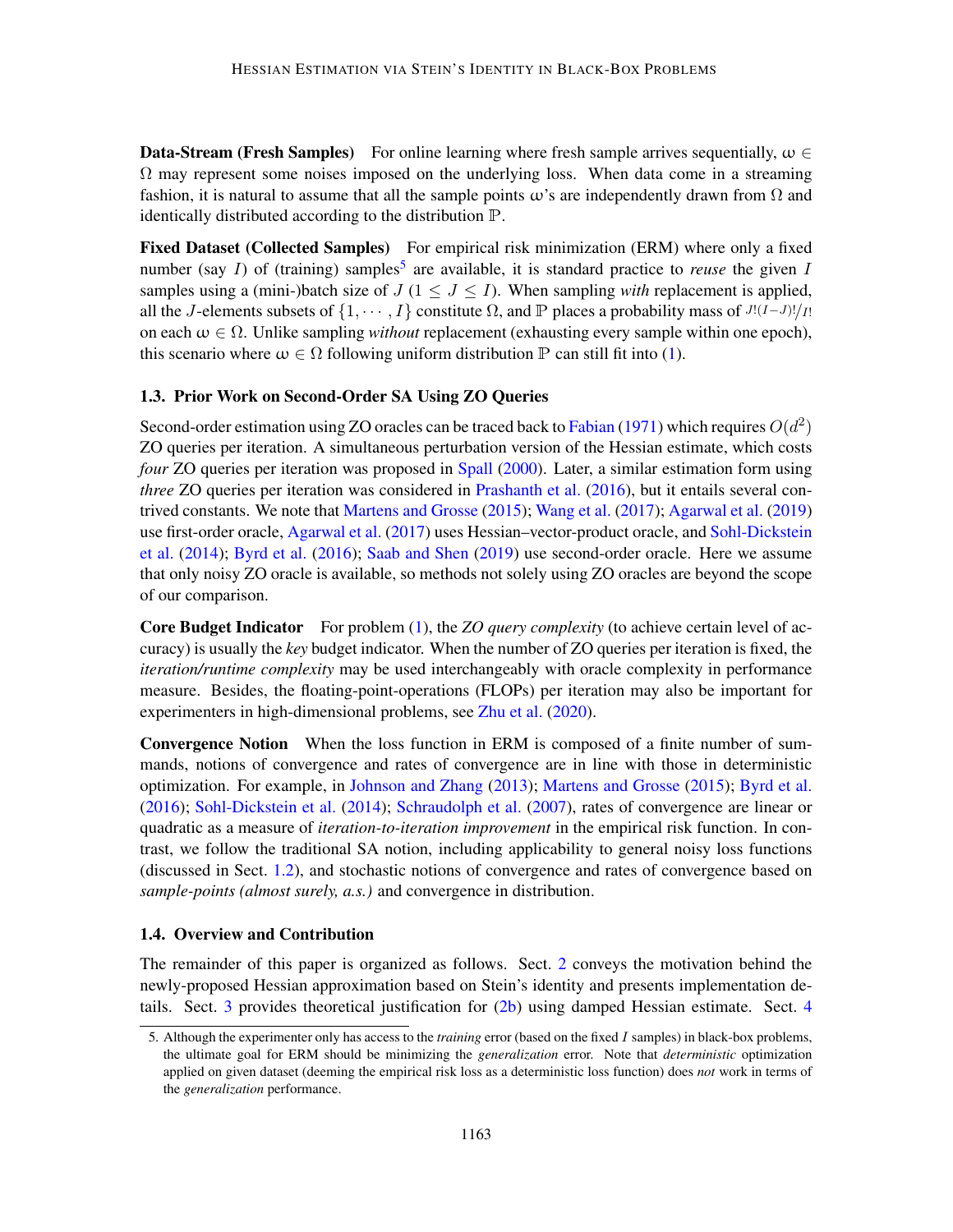illustrates the numerical performance of this algorithm in comparison with 2SPSA. Sect. [5](#page-11-0) includes some concluding remarks and envisions multiple further directions. Before proceeding, let us outline the key difference between ours and 2SPSA.

- 1) On the basis that the fastest<sup>[6](#page-3-1)</sup> convergence rate remains to be  $O(k^{-1/3})$ , our estimator to appear in [\(12d\)](#page-5-1) requires *three* ZO queries only, whereas 2SPSA requires *four*. Moreover, [\(12d\)](#page-5-1) requires generating *one* perturbation vector via Monte Carlo and tuning *one* differencing stepsize only, while 2SPSA requires *two* statistically independent perturbations and *two* differencing stepsizes.
- 2) The smoothing rate  $w_k$  in [\(10b\)](#page-5-2) is allowed to decrease as long as A[.4](#page-7-1) is met, whereas 2SPSA considers direct averaging only.
- 3) Our Hessian estimator is symmetric by construction, while 2SPSA in [Spall](#page-13-0) [\(2000\)](#page-13-0) requires an additional step to manually symmetrize its Hessian estimate. Moreover, our estimator has a rather clean and elegant form compared to 2RDSA in [Prashanth et al.](#page-13-2) [\(2016\)](#page-13-2).
- 4) The restriction of "four-times continuously differentiable with bounded fourth-order derivatives" in 2SPSA is relaxed to "thrice continuously differentiable with Lipschitz-continuous third-order derivatives."
- 5) Based on Stein's identity, the motivation behind our gradient/Hessian estimators and the corresponding derivation for bias/variance are simplified compared to 2SPSA.

# <span id="page-3-0"></span>2. Motivation, Description, and Implementation

### 2.1. Stein's Identity Motivates Our Gradient/Hessian Estimators

The key to implement [\(2\)](#page-0-2) is to construct efficient estimators  $\hat{g}_k$  and  $\hat{H}_k$ . Both [Spall](#page-13-0) [\(2000\)](#page-13-0) and [Prashanth et al.](#page-13-2) [\(2016\)](#page-13-2) resort to the fundamental Taylor's theorem<sup>[7](#page-3-2)</sup>, and they require "four-times continuously differentiable with bounded fourth-order derivatives" to achieve the optimal convergence rate of  $O(k^{-1/3})$ . On the contrary, Stein's identity allows us to construct gradient/Hessian estimators for a general class of smooth functions, and enables the optimal convergence rate possible when the underlying function is "thrice continuously differentiable with Lipschitz-continuous third-order derivatives." The following proposition describes the basic Stein's identity. Note [Er](#page-12-4)[dogdu](#page-12-4) [\(2015\)](#page-12-4) also uses Stein's identity to estimate Hessian, but their work is restricted for *linear* predictor with Gaussian data.

<span id="page-3-4"></span>Proposition 1 (First-Order and Second-Order Stein's Identity) *[\(Stein et al.,](#page-13-9) [2003\)](#page-13-9) Let*  $\bm{X} \in \mathbb{R}^d$ be a d-dimensional random vector whose underlying density function is  $p(\cdot): \mathbb{R}^d \mapsto \mathbb{R}$ .

*i)* Assume that the density function  $p(x)$  is differentiable. Let  $q : \mathbb{R}^d \mapsto \mathbb{R}$  be a differentiable *function such that*  $\mathbb{E}[\nabla q(\boldsymbol{X})]$  exists. Then

<span id="page-3-3"></span>
$$
\mathbb{E}\left\{q(\boldsymbol{X})[p(\boldsymbol{X})]^{-1}\nabla p(\boldsymbol{X})\right\} = -\mathbb{E}[\nabla q(\boldsymbol{X})].\tag{3}
$$

<span id="page-3-1"></span><sup>6.</sup> Note that  $O(k^{-1/3})$  in terms of root mean squared (RMS) error  $(\mathbb{E}[\|\hat{\theta}_k - \theta^*\|^2])^{1/2}$  is the *fastest* rate possible for  $a_k = O(k^{-1})$  and  $c_k = O(k^{-1/6})$ , when  $f(\cdot)$  is thrice continuously differentiable and is not quadratic.

<span id="page-3-2"></span><sup>7.</sup> Note that under the same condition as in 2SPSA and following the proofs therein will not give us the fastest convergence rate.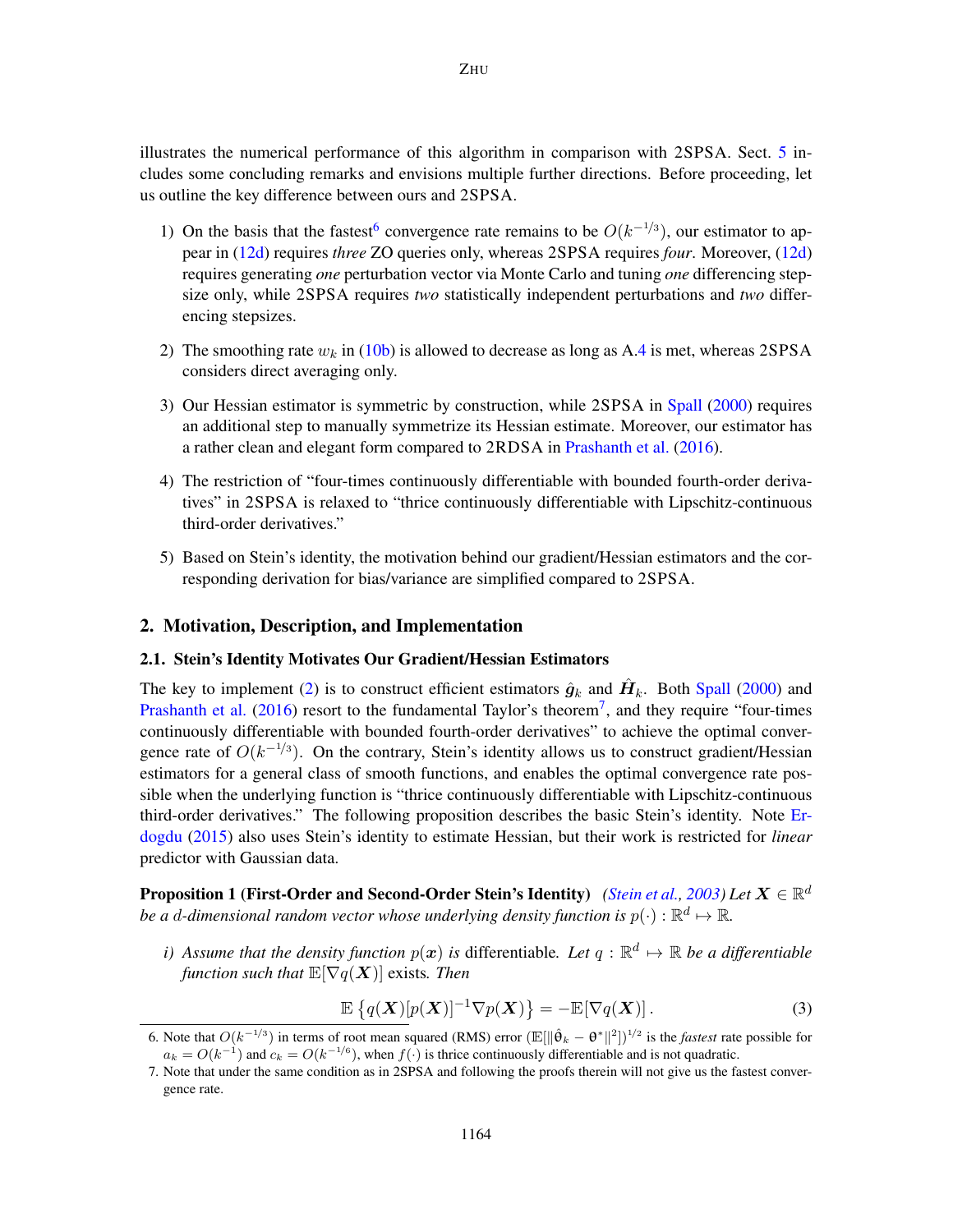*ii*) Assume that the density function  $p(x)$  is twice differentiable. Let  $q : \mathbb{R}^d \mapsto \mathbb{R}$  be a twice differentiable function such that  $\mathbb{E}[\nabla^2 q(\bm{X})]$  exists. Then

<span id="page-4-0"></span>
$$
\mathbb{E}\left\{q(\boldsymbol{X})[p(\boldsymbol{X})]^{-1}\nabla^2p(\boldsymbol{X})\right\} = \mathbb{E}[\nabla^2q(\boldsymbol{X})].\tag{4}
$$

For the special case of multivariate standard normal vector  $X \sim N(0, I)$ , we have  $\nabla p(x) =$  $-xp(x)$  and  $\nabla^2 p(x) = (x x^T - I)p(x)$ . In this case, [\(3\)](#page-3-3) and [\(4\)](#page-4-0) reduce to

$$
\begin{cases} \mathbb{E}[Xq(X)] = \mathbb{E}[\nabla q(X)], \\ \mathbb{E}[(XX^T - I)q(X)] = \mathbb{E}[\nabla^2 q(X)], \end{cases}
$$
 when  $X \sim N(0, I)$ .

For the case of  $X \sim N(0, \Sigma)$ , we have  $\nabla p(x) = -\Sigma^{-1} x p(x)$ ,  $\nabla^2 p(x) = (\Sigma^{-1} x x^T \Sigma^{-1} - \Sigma^{-1}) p(x)$ . In this case,  $(3)$  and  $(4)$  reduce to

$$
\begin{cases} \mathbb{E}[\mathbf{\Sigma}^{-1}\boldsymbol{X}q(\boldsymbol{X})] = \mathbb{E}[\nabla q(\boldsymbol{X})], \\ \mathbb{E}\left[\left(\mathbf{\Sigma}^{-1}\boldsymbol{X}\boldsymbol{X}^T\mathbf{\Sigma}^{-1} - \mathbf{\Sigma}^{-1}\right)q(\boldsymbol{X})\right] = \mathbb{E}\left[\nabla^2 q(\boldsymbol{X})\right], \end{cases} \text{ when } \boldsymbol{X} \sim \text{N}(\mathbf{0}, \boldsymbol{\Sigma})\,.
$$

<span id="page-4-3"></span>Remark 2 *The distribution for the* absolutely continuous d*-dimensional random vector* X *is allowed to come from the exponential family (with continuous density function) per [Hudson et al.](#page-13-10) [\(1978\)](#page-13-10), and the family of elliptical distributions (i.e., spherical distribution, hyperbolic distribution, logistic distribution, multivariate Laplace distribution, multivariate* t*-distribution) per [Landsman](#page-13-11) and Nešlehová [\(2008\)](#page-13-11)*.

<span id="page-4-4"></span>Remark 3 *[Teerapabolarn](#page-13-12) [\(2013\)](#page-13-12) extends [\(3–](#page-3-3)[4\)](#page-4-0) to several* discrete *distributions, including the binomial (Rademacher) and the Poisson distributions.*

Let us introduce the smoothed loss function  $f_c(\theta)$  constructed through the convolution of the underlying loss function  $f(\cdot)$  and the Gaussian kernel. The upcoming gradient/Hessian estimator with perturbation magnitude c will be the *unbiased* estimator for the gradient/Hessian of the *smoothed* loss function  $f_c(\cdot)$ . Even though  $f(\cdot)$  may *not* be continuous,  $f_c(\cdot)$  is *infinitely many times differentiable*, inheriting from the Gaussian kernel function.

<span id="page-4-2"></span>**Lemma 1 (Stein's Identity Based Estimator)** *Let*  $u \sim N(0, I)$ *. Let*  $f_c(\theta) \equiv \mathbb{E}_u [f(\theta + cu)]$ *be the* smoothed *loss function. Assume the left-hand-sides of [\(5–](#page-4-1)[9\)](#page-5-3)* exist*, we have the following estimators.*

*i) One-measurement estimator for*  $\nabla f_c(\theta)$  *and*  $\nabla^2 f_c(\theta)$ *:* 

<span id="page-4-1"></span>
$$
\mathbb{E}_{\boldsymbol{u}}\left[c^{-1}\boldsymbol{u}f(\boldsymbol{\theta}+c\boldsymbol{u})\right]=\mathbb{E}_{\boldsymbol{u}}\left[\boldsymbol{g}(\boldsymbol{\theta}+c\boldsymbol{u})\right]\equiv\nabla f_c(\boldsymbol{\theta}),\qquad(5)
$$

<span id="page-4-5"></span>
$$
\mathbb{E}_{\boldsymbol{u}}\left[c^{-2}\left(\boldsymbol{u}\boldsymbol{u}^T-\boldsymbol{I}\right)f(\boldsymbol{\theta}+c\boldsymbol{u})\right]=\mathbb{E}_{\boldsymbol{u}}\left[\boldsymbol{H}(\boldsymbol{\theta}+c\boldsymbol{u})\right]\equiv\nabla^2f_c(\boldsymbol{\theta}).\tag{6}
$$

<span id="page-4-6"></span>*ii) Two-measurements estimator for*  $\nabla f_c(\theta)$  *and*  $\nabla^2 f_c(\theta)$ *:* 

$$
\nabla f_c(\mathbf{\theta}) = \begin{cases} \mathbb{E}_{\mathbf{u}} \left\{ c^{-1} [f(\mathbf{\theta} + c\mathbf{u}) - f(\mathbf{\theta})] \mathbf{u} \right\}, \\ \mathbb{E}_{\mathbf{u}} \left\{ (2c)^{-1} [f(\mathbf{\theta} + c\mathbf{u}) - f(\mathbf{\theta})] \mathbf{u} \right\}, \end{cases}
$$
(7a)

$$
Jc(\mathbf{U}) = \int \mathbb{E}_{\mathbf{u}} \left\{ (2c)^{-1} [f(\mathbf{\theta} + c\mathbf{u}) - f(\mathbf{\theta} - c\mathbf{u})] \mathbf{u} \right\}, \tag{7b}
$$

<span id="page-4-7"></span>
$$
\nabla^2 f_c(\mathbf{\theta}) = \begin{cases} \mathbb{E}_{\mathbf{u}} \left\{ c^{-2} [f(\mathbf{\theta} + c\mathbf{u}) - f(\mathbf{\theta})] (\mathbf{u}\mathbf{u}^T - \mathbf{I}) \right\}, \\ \mathbb{E}_{\mathbf{u}} \left\{ (2c^2)^{-1} [f(\mathbf{\theta} + c\mathbf{u}) + f(\mathbf{\theta} - c\mathbf{u})] (\mathbf{u}\mathbf{u}^T - \mathbf{I}) \right\} \end{cases} \tag{8a}
$$

$$
Jc(\mathbf{U}) = \int \mathbb{E}_{\mathbf{u}} \left\{ (2c^2)^{-1} [f(\mathbf{\theta} + c\mathbf{u}) + f(\mathbf{\theta} - c\mathbf{u})] (\mathbf{u}\mathbf{u}^T - \mathbf{I}) \right\}.
$$
 (8b)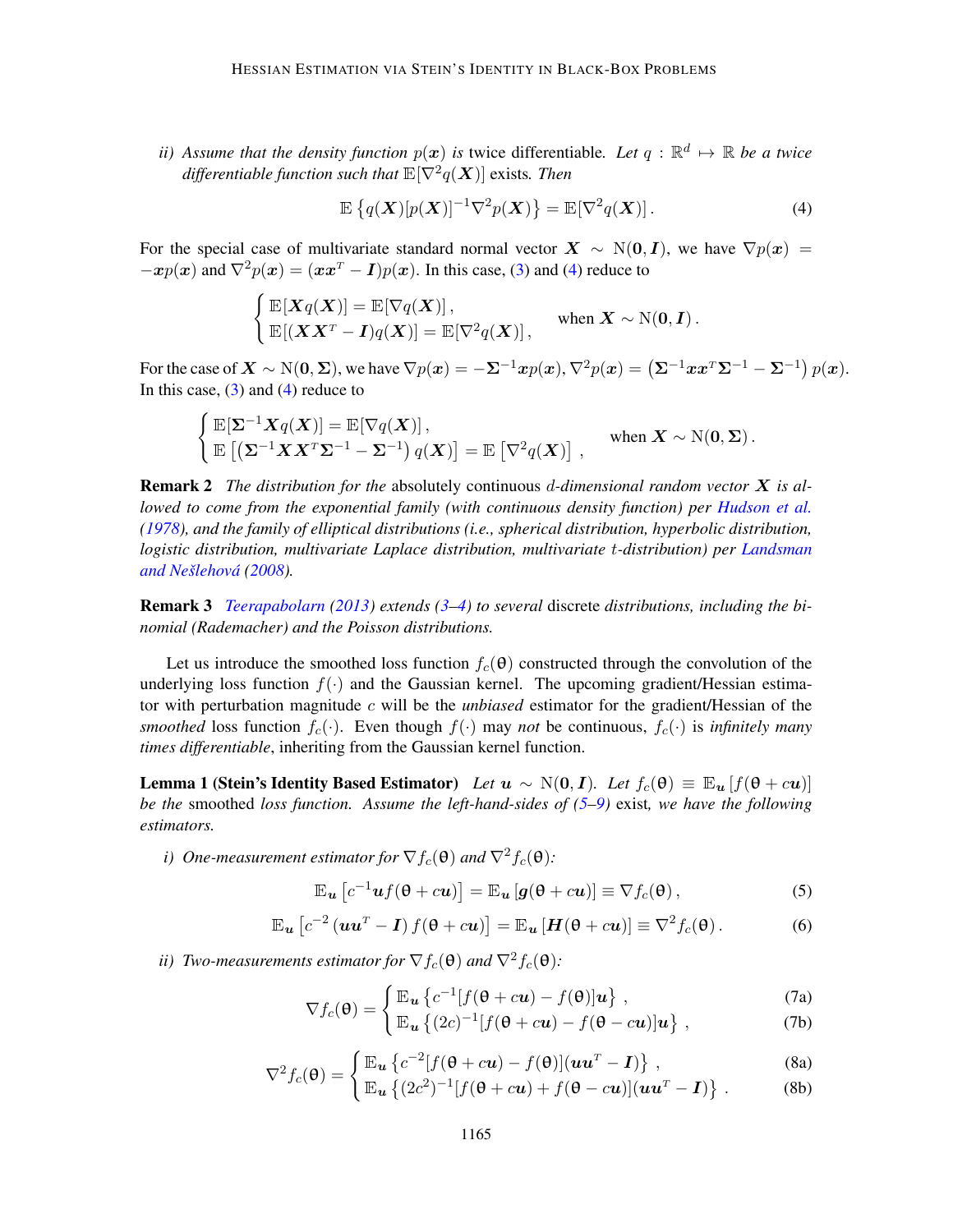*iii*) *Three-measurements estimator for*  $\nabla^2 f_c(\theta)$ *:* 

<span id="page-5-3"></span>
$$
\nabla^2 f_c(\boldsymbol{\theta}) = \mathbb{E}_{\boldsymbol{u}} \left\{ (2c^2)^{-1} [f(\boldsymbol{\theta} + c\boldsymbol{u}) + f(\boldsymbol{\theta} - c\boldsymbol{u}) - 2f(\boldsymbol{\theta})] (\boldsymbol{u}\boldsymbol{u}^T - \boldsymbol{I}) \right\}.
$$
 (9)

Although Lemma [1](#page-4-2) does *not* provide an unbiased gradient/Hessian estimators for the true loss function  $f(.)$ , they are instrumental to construct an *asymptotically unbiased* estimators in  $(11-12)$  $(11-12)$ with its bias vanishing at certain rate to appear in Lemmas  $2-3$  $2-3$ .

#### <span id="page-5-0"></span>2.2. Algorithmic Form

Recall that the model-trust issue discussed in Sect. [1.1](#page-1-6) can be handled by Levenberg-Marquardt *damping* technique per Remark [1.](#page-1-1) Therefore, we modify [\(2b\)](#page-0-2) as follows:

$$
\left\{ \frac{\hat{\boldsymbol{\theta}}_{k+1} = \hat{\boldsymbol{\theta}}_k - a_k [\boldsymbol{p}_k (\overline{\boldsymbol{H}}_k)]^{-1} \hat{\boldsymbol{g}}_k , \right. (10a)
$$

$$
\left(\overline{\boldsymbol{H}}_{k+1} = \overline{\boldsymbol{H}}_k - w_k (\overline{\boldsymbol{H}}_k - \hat{\boldsymbol{H}}_k),\right) \tag{10b}
$$

<span id="page-5-2"></span>for  $k \geq 0$ . The general adaptive SA algorithm [\(10\)](#page-5-2) is comprised of two recursions: [\(10a\)](#page-5-2) estimates  $θ$  via a stochastic analogue of the Newton method, and [\(10b\)](#page-5-2) produces estimate for  $H(·)$  through a weighted average of the seen Hessian estimates  $\hat{H}_k$ 's. The stepsize  $w_k$  governing the smoothing rate for Hessian estimate places a crucial role in the convergence of  $(10)$ , and one common choice<sup>[8](#page-5-5)</sup> is  $w_k = 1/(k+1)$  for  $k \ge 0$ . When  $w_0 > 0$ , the initialization  $\overline{H}_0$  can be a scaling matrix, so that *early iteration* of [\(10\)](#page-5-2) resembles that of [\(2a\)](#page-0-2). In (10),  $p_k(\cdot)$  is a mapping from  $\mathbb{R}^{d \times d}$  to the set of symmetric and positive definite matrices. The straightforward form for  $p_k$  is the approximate damped Newton (see Remark [1\)](#page-1-1):  $p_k(\overline{H}_k) = \overline{H}_k + \epsilon_k I$ , for  $\epsilon_k > \lambda_{\min}(\overline{H}_k)$ . Another popular mapping is  $p_k(\overline{H}_k) = (\overline{H}_k^T \overline{H}_k + \epsilon_k I)^{1/2}$  for  $\epsilon_k \to 0$ , where the square root here is the unique positive definite square root (implementable via sqrtm in MATLAB).

For succinctness, write  $F_k^{\pm} \equiv F(\hat{\theta}_k \pm c_k \mathbf{u}_k, \omega_k^{\pm})$  and  $F_k \equiv F(\hat{\theta}_k, \omega_k)$ . Write  $\varepsilon_k^{\pm} \equiv F_k^{\pm}$   $f(\hat{\theta}_k \pm c_k \mathbf{u}_k)$  and  $\varepsilon_k \equiv F(\hat{\theta}_k, \omega_k) - f(\hat{\theta}_k)$ . We focus on the uncontrolled<sup>[9](#page-5-6)</sup> noise scenario where  $\omega_k^{\pm}$  and  $\omega_k$  are i.i.d. Since only noisy evaluation of the loss function is accessible, the gradient estimate can be as [\(11\)](#page-5-4) using one or two noisy ZO oracles

$$
\int c_k^{-1} F_k^+ \mathbf{u}_k \,, \tag{11a}
$$

$$
\hat{\bm{g}}_k = \begin{cases} c_k - k - k, & (11b) \\ c_k - 1 (F_k^+ - F_k) \bm{u}_k, & (11b) \end{cases}
$$

$$
(11c)\quad (2c_k)^{-1}(F_k^+ - F_k^-)\mathbf{u}_k\,,\tag{11c}
$$

<span id="page-5-4"></span><span id="page-5-1"></span>and the Hessian estimate can be as [\(12\)](#page-5-1) using one to three noisy ZO oracles

$$
\int c_k^{-2} F_k^+ (\boldsymbol{u}_k \boldsymbol{u}_k^T - \boldsymbol{I}) \,, \tag{12a}
$$

$$
\hat{H}_k = \begin{cases}\nc_{k}^{-2}(\hat{F}_k^+ - F_k)(\mathbf{u}_k \mathbf{u}_k^T - \mathbf{I}),\\
(2c^2)^{-1}(\hat{F}_k^+ - F_k^{\text{max}})(\mathbf{u}_k \mathbf{u}_k^T - \mathbf{I})\n\end{cases}
$$
\n(12b)

$$
\kappa = \begin{cases}\n(2c_k^2)^{-1}(F_k^+ + F_k^-)(\mathbf{u}_k \mathbf{u}_k^T - \mathbf{I}), & (12c) \\
(2c_k^2)^{-1}(F_k^+ + F_k^- - 2F_k)(\mathbf{u}_k \mathbf{u}_k^T - \mathbf{I}). & (12d)\n\end{cases}
$$

$$
(12d) \t\t (2c_k^2)^{-1}(F_k^+ + F_k^- - 2F_k)(\boldsymbol{u}_k \boldsymbol{u}_k^T - \boldsymbol{I}). \t\t (12d)
$$

The Hessian estimators [\(12\)](#page-5-1) are guaranteed to be symmetric. This contrasts with 2SPSA [\(Spall,](#page-13-0) [2000\)](#page-13-0) where manual symmetrization is required.

<span id="page-5-5"></span>8. This is the stepsize enforced in 2SPSA. Generally, we allow  $w_k$  to go to zero at a rate such that  $\sum_k w_k^2 c_k^{-4} < \infty$ , see A[.4](#page-7-1) to appear.

<span id="page-5-6"></span><sup>9.</sup> For the controllable noise scenario where  $\omega_k^{\pm} = \omega_k$ , frequently encountered in simulation optimization or the fixeddataset discussed in Sect. [1.2.](#page-1-5)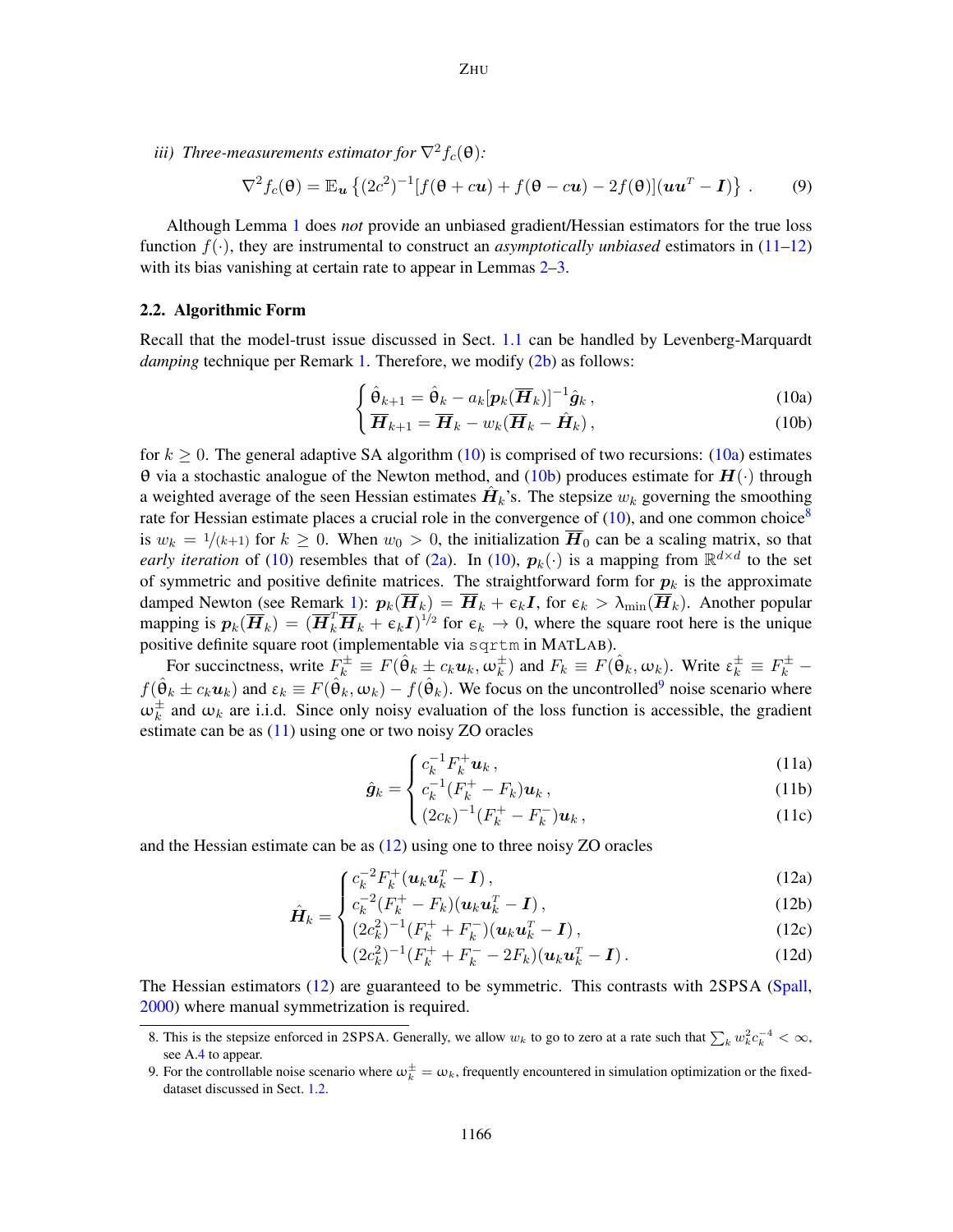# 2.3. Implementation Aspects

The entire second-order algorithms [\(10\)](#page-5-2) is summarized in Algorithm [1.](#page-6-0)

<span id="page-6-0"></span>

| Algorithm 1 Second-Order SA Using Normal Perturbation in Black-Box Problems                                                                                                 |  |  |  |  |  |
|-----------------------------------------------------------------------------------------------------------------------------------------------------------------------------|--|--|--|--|--|
| <b>Input:</b> initialization $\hat{\theta}_0$ , $\overline{H}_0 = I$ ; coefficients $a_k, w_k$ and $c_k$ for $0 \le k \le K$ .<br>1: <b>set</b> iteration counter $k = 0$ . |  |  |  |  |  |
| 2: for $k = 0, 1, \dots, K$ do                                                                                                                                              |  |  |  |  |  |
| <b>generate</b> $u_k \sim N(0, I)$ and <b>collect</b> noisy loss observations.                                                                                              |  |  |  |  |  |
| estimate $\hat{g}_k$ via (11) and $H_k$ via (12).                                                                                                                           |  |  |  |  |  |
| <b>update</b> $\hat{\theta}_{k+1}$ and $\overline{H}_{k+1}$ via (10).                                                                                                       |  |  |  |  |  |
| end                                                                                                                                                                         |  |  |  |  |  |
| <b>Output:</b> terminal estimate $\hat{\theta}_{K+1}$ (or iterate average).                                                                                                 |  |  |  |  |  |

 $\hat{\theta}_0$  initialization Following the last paragraph in Sect. [1.1,](#page-1-6) it is recommended to first run the first-order scheme [\(2a\)](#page-0-2), and then switch to the second-order scheme [\(2b\)](#page-0-2) after  $\hat{\theta}_k$  has reached the vicinity of θ <sup>∗</sup> where the loss function is *locally quadratic*.

**Positive-definite mapping** The crucial step before applying second-order estimation to the parameter update for  $\hat{\theta}_k$  within an optimization context is enforcing the Hessian estimate to be positivedefinite. Note that the estimation errors in  $\hat{H}_k$  *may* result in negative eigenvalues of  $\overline{H}_k$ , which is inevitable due to the noisy ZO oracles. Generally, it costs  $O(d^3)$  FLOPs to guarantee a symmetric matrix to be positive-definite [\(Zhu and Spall,](#page-14-1) [2002\)](#page-14-1). [Zhu et al.](#page-14-0) [\(2020\)](#page-14-0) proposed to utilize the symmetric indefinite matrix decomposition to reduce the per-iteration FLOPs to  $O(d^2)$ .

**Gradient/Hessian averaging** It is desirable to average several  $\hat{H}_k$  and  $\hat{g}_k$  values despite the additional query cost, especially in *high-noise* environment.

**Blocking** We may enforce to set  $\hat{\theta}_{k+1} = \hat{\theta}_k$  if the evaluation of the noisy evaluation at  $\hat{\theta}_{k+1}$  is substantially higher than that at  $\hat{\theta}_k$  by a user-specified constant.

# <span id="page-6-2"></span>2.4. Notation Conventions

**Matrix and vector operations** Let  $A \in \mathbb{R}^{d \times d}$  be a matrix and  $x \in \mathbb{R}^d$  be a vector.  $||x||$  returns the Euclidean norm of x, and ||A|| returns the spectral norm of A. If all eigenvalues of A are real,  $\lambda_{\min}(A)$  returns its smallest eigenvalue.  $A \succ 0$  ( $A \succeq 0$ ) means A is symmetric and positive definite (semi-definite).

**Probability** Let  $\mathcal{F}_k$  represents the history<sup>[10](#page-6-1)</sup> of the process [\(2\)](#page-0-2). If  $\hat{\theta}_0$  is random,  $\mathcal{F}_0$  is spanned by  $\hat{\theta}_0$ ; if otherwise,  $\mathcal{F}_0$  is trivial. Note that  $\hat{\theta}_{k+1}$  is a random variable that depends on the filtration  $\mathcal{F}_k$ generated by the recursive algorithm [\(2\)](#page-0-2) before  $\hat{\theta}_{k+1}$  is realized. Let  $\mathbb{E}_k(\cdot)$  denote the conditional expectation  $\mathbb{E}[\cdot|\mathcal{F}_k]$ . "Independent and identically distributed" is abbreviated as i.i.d. "Infinitely often" is abbreviated as i.o. "Almost surely" is abbreviated as a.s. The equality of two random variables almost surely *may* be written as equality for clarity.

<span id="page-6-1"></span><sup>10.</sup> The precise definition for the filtration  $\mathcal{F}_k$  may vary, depending on the estimator forms [\(11–](#page-5-4)[12\)](#page-5-1) and the corresponding ZO queries.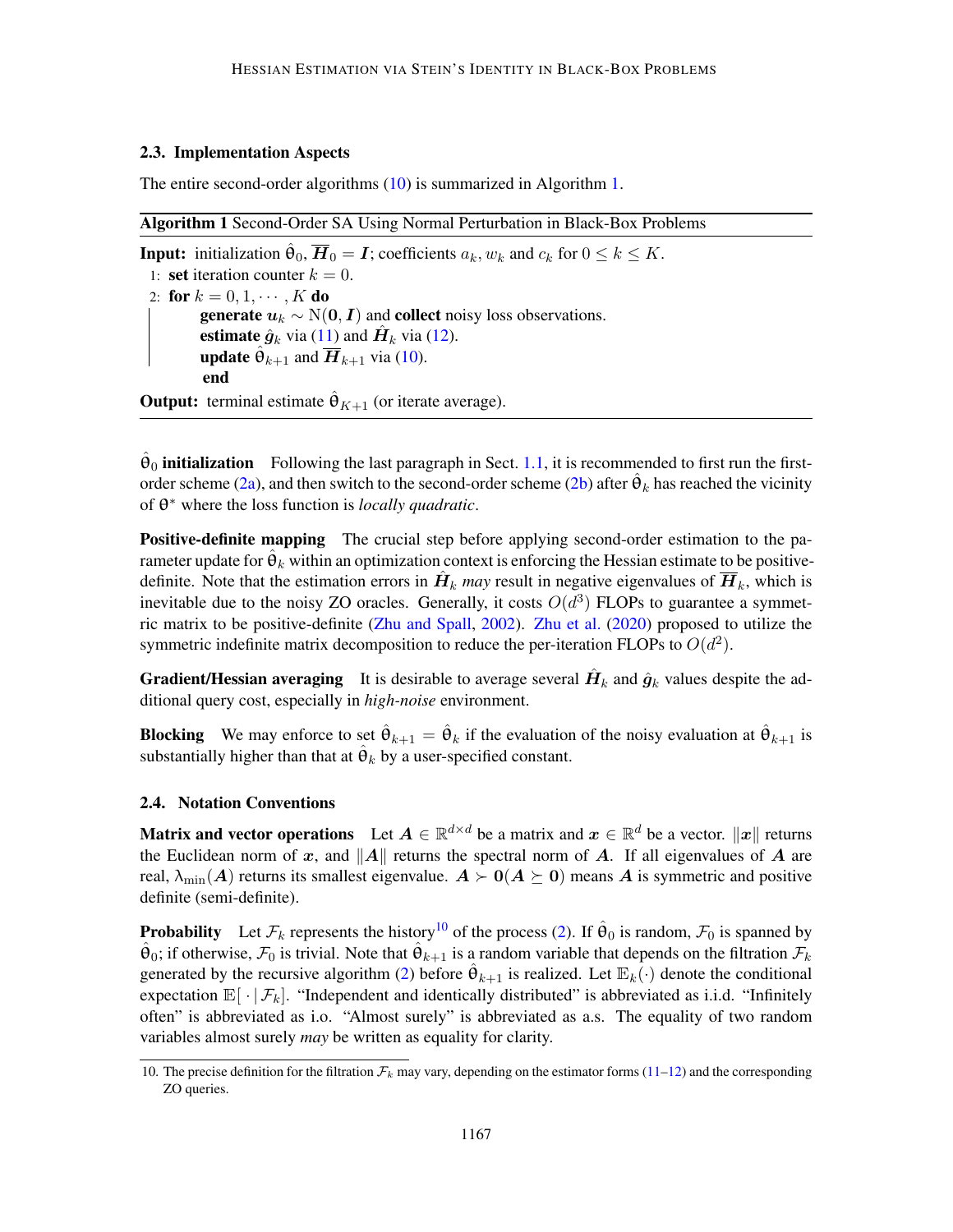Miscellaneous The binary operator  $\otimes$  denotes the Kronecker product. In addition to  $g(\theta) \equiv$  $\nabla f(\theta) \in \mathbb{R}^{d \times 1}$  and  $\mathbf{H}(\theta) \equiv \nabla^2 f(\theta) \in \mathbb{R}^{d \times d}$ , we also let  $\nabla^3 f(\theta) \in \mathbb{R}^{1 \times d^3}$  (as a *row* vector) be the third-order derivative of the loss function  $f(\cdot)$ .

### <span id="page-7-0"></span>3. Convergence Theory

For clarity and for the reason explained in Remarks [4–](#page-8-2)[5,](#page-8-3) we analyze  $\hat{g}_k$  in [\(11c\)](#page-5-4) (using two ZO queries) and  $\hat{H}_k$  as [\(12d\)](#page-5-1) using three ZO queries subsequently.

#### 3.1. Model Assumptions

We present conditions under which  $\hat{\theta}_k \to \theta^*$  and  $\overline{H}_k \to H(\theta^*)$  almost surely as  $k \to \infty$ . Write the "conditioned" gradient estimate as  $\overline{\boldsymbol{g}}_k \equiv [\boldsymbol{p}_k(\overline{\boldsymbol{H}}_k)]^{-1} \boldsymbol{g}(\hat{\boldsymbol{\theta}}_k)$ .

<span id="page-7-7"></span>**Assumption A.1 (Conditions on**  $f(\cdot)$ ) The loss function  $f(\cdot)$  :  $\mathbb{R}^d \mapsto \mathbb{R}$  is thrice continuous *differentiable, and*  $\nabla^3 f(\cdot)$  *is* L<sub>3</sub>-Lipschitz continuous<sup>[11](#page-7-2)</sup> and bounded.

<span id="page-7-3"></span>**Assumption A.2 (Noisy ZO Queries)** For the gradient-estimator [\(11c\)](#page-5-4), assume  $\mathbb{E}[\varepsilon_k^+ - \varepsilon_k^-]$  $\frac{-}{k}\big|\, \hat{\boldsymbol{\theta}}_k, \boldsymbol{u}_k] =$  $0$  and  $\mathbb{E}[(\varepsilon_k^+ - \varepsilon_k^-)]$  $\int_{k}^{+\infty}$   $\int_{k}^{2} |\hat{\theta}_{k}, \mathbf{u}_{k}|$  *is uniformly bounded for all* k*. For the Hessian-estimator [\(12d\)](#page-5-1), as-* $\text{sume } \mathbb{E}[\,\varepsilon_k^+ + \varepsilon_k^- - 2\varepsilon_k \big| \, \hat{\Theta}_k, \textbf{u}_k] = 0$  and  $\mathbb{E}[(\varepsilon_k^+ + \varepsilon_k^- - 2\varepsilon_k)^2 \big| \, \hat{\Theta}_k, \textbf{u}_k]$  is uniformly bounded for *all* k*.*

<span id="page-7-4"></span>Assumption A.3 (Random Perturbation)  $u_k \stackrel{\text{i.i.d.}}{\sim} N(0, I)$  and  $u_k$  is independent of  $\mathcal{F}_k$ . More- $\overline{\text{over, both}} \mathbb{E}\{[f(\hat{\theta}_k \pm c_k \boldsymbol{u}_k)]^2\}$  and  $\mathbb{E}\{[f(\hat{\theta}_k)]^2\}$  are uniformly bounded.

<span id="page-7-1"></span>Assumption A.4 (Stepsizes) *The positive stepsizes satisfy*  $a_k, w_k, c_k \stackrel{k\to\infty}{\longrightarrow} 0$ ,  $\sum_k a_k = \infty$ ,  $\sum_k (a_k/c_k)^2 <$  $\infty$ *, and*  $\sum_{k} (w_k / c_k^2)^2 < \infty$ *.* 

<span id="page-7-5"></span> $\textbf{Assumption A.5} \quad \limsup_{k \to \infty} \|\hat{\theta}_k\| < \infty \text{ a.s. Moreover, for any } \rho > 0 \text{ and for all } i \in \{1, \cdots, d\},$ 

<span id="page-7-6"></span>
$$
\mathbb{P}\left(E_k \text{ i.o.}\right) = 0 \text{ where the event } E_k \equiv \left\{ \text{sign}(\overline{g}_{k,i}) \neq \text{sign}(g_i(\hat{\theta}_k)) \text{ and } |(\hat{\theta}_k)_i - (\theta^*)_i| \geq \rho \right\}.
$$
\n(13)

<span id="page-7-8"></span>Assumption A.6 (Sufficient Curvature) *For each* k *and for all* θ*, there exists a* C > 0 *such that*  $(\hat{\theta}_k - \bar{\theta}^*)^T \overline{g}_k \geq C \|\hat{\theta}_k - \theta^*\|.$ 

<span id="page-7-9"></span>Assumption A.7 (Conditions for  $p_k(\cdot))$   $c_k^2[p_k(\overline{H}_k)]^{-1}\to 0$  almost surely as  $k\to\infty$ *. For some*  $\delta > 0$ ,  $\mathbb{E}[\|(\bm{p}_k(\hat{\bm{H}}_k))^{-1}\|^{2+\delta}]$  is bounded uniformly for all  $k$ .  $\|\bm{p}_k(\overline{\bm{H}}_k)-\overline{\bm{H}}_k\|\to 0$  almost surely  $as k \to \infty$ .

<span id="page-7-2"></span><sup>11.</sup> It means that  $\|\nabla^3 f(\theta) - \nabla^3 f(\zeta)\| \leq L_3 \|\theta - \zeta\|$ , where the third-order derivative  $\nabla^3 f(\cdot)$  and the Euclidean norm  $\|\cdot\|$  were defined in Subsection [2.4.](#page-6-2)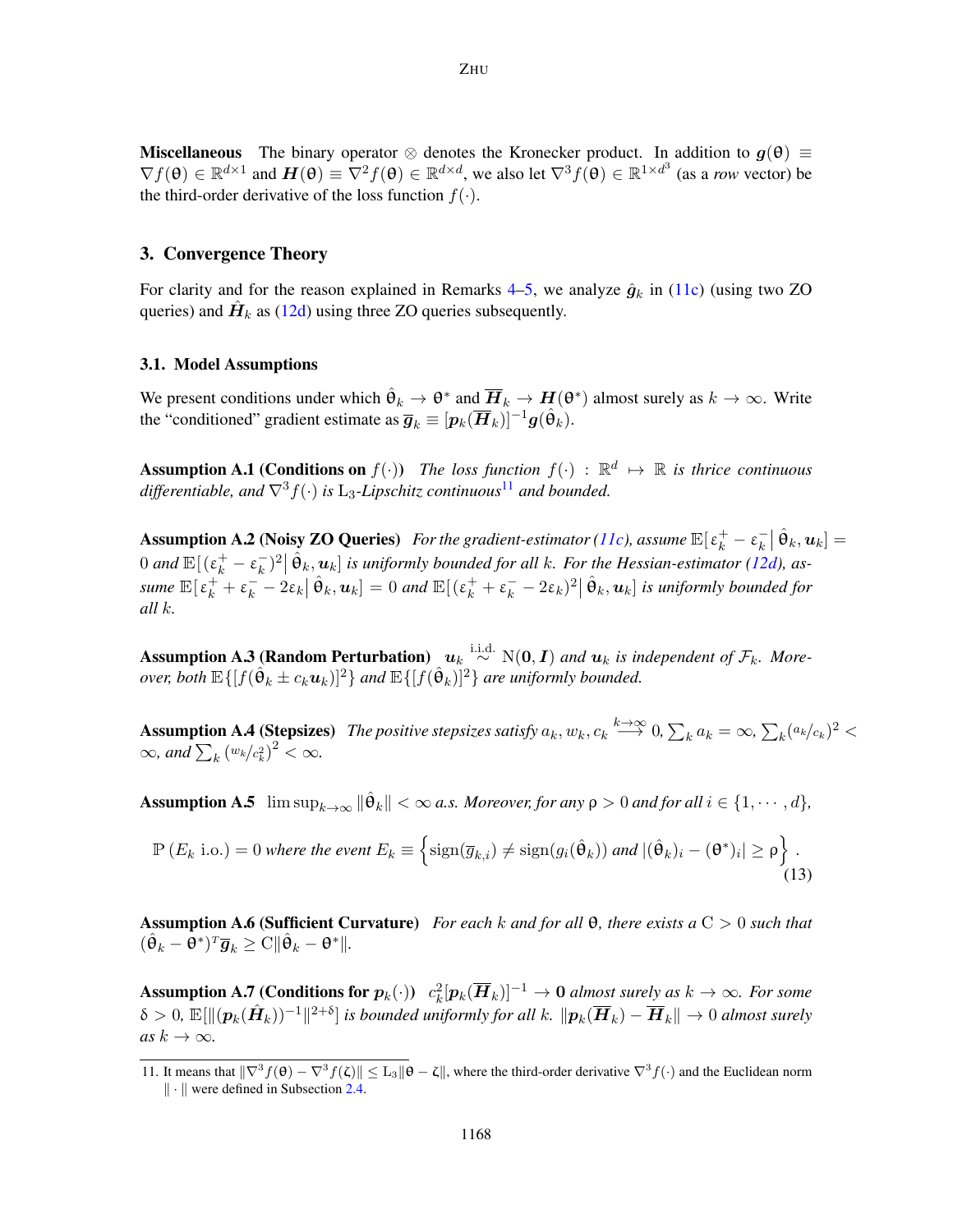**Comments on assumptions** A[.2–](#page-7-3)A[.3](#page-7-4) are standard in SA algorithms.  $\sum_k w_k^2 c_k^{-4} < \infty$  in A[.4](#page-7-1) is to ensure the bounded variance of the Hessian estimator. [Kushner and Clark](#page-13-13) [\(2012,](#page-13-13) pp. 40– 41) explains why "lim  $\sup_{k\to\infty} \|\hat{\theta}_k\| < \infty$  a.s." in A[.5](#page-7-5) is not a stringent condition and could be expected to hold in most applications. Condition [\(13\)](#page-7-6) in A[.5](#page-7-5) ensures that  $\hat{\theta}_k$  cannot be bouncing around to cause the signs of the conditioned gradient elements to be changing infinitely often when  $\hat{\theta}_k$  is strictly bounded away from  $\theta^*$ . A[.1](#page-7-7) and A[.6](#page-7-8) ensure the smoothness<sup>[12](#page-8-4)</sup> and steepness of  $f(\cdot)$ . Note that experimenter has full control over the stepsize and the mapping, A[.4](#page-7-1) and A[.7](#page-7-9) can be met easily.

# 3.2. Asymptotic Unbiasedness

<span id="page-8-0"></span>Let us leverage Lemma [1](#page-4-2) to construct an asymptotically unbiased gradient and Hessian estimators. This is instrumental in establishing convergence and achieving optimal convergence rate later on.

Lemma 2 (Bias/Variance in Gradient Estimate) *Under A[.1–](#page-7-7)A[.3,](#page-7-4) the gradient estimators [\(11\)](#page-5-4)* satisfy  $\mathbb{E}_k(\hat{g}_k) \stackrel{\text{a.s.}}{=} g(\hat{\theta}_k) + O(c_k^2)$ . Furthermore,  $\mathbb{E}_k(\|\hat{g}_k\|^2) \stackrel{\text{a.s.}}{=} O(c_k^{-2})$  $\binom{-2}{k}$ .

<span id="page-8-2"></span>Remark 4 *Despite Lemma [2](#page-8-0) applies to all three estimators in [\(11\)](#page-5-4), it is recommended to use [\(11c\)](#page-5-4) over [\(11a–11b\)](#page-5-4). The rationale behind it is discussed in Appendix [A.](#page-14-2)*

<span id="page-8-1"></span>Lemma 3 (Bias/Variance in Hessian Estimate) *Under A[.1–](#page-7-7)A[.3,](#page-7-4) the Hessian estimator [\(12\)](#page-5-1) sat* $isfy \mathbb{E}_k(\hat{\bm{H}_k}) \stackrel{\text{a.s.}}{=} \bm{H}(\hat{\bm{\theta}}_k) + O(c_k^2)$  and  $\mathbb{E}_k(\|\hat{\bm{H}_k}\|^2) \stackrel{\text{a.s.}}{=} O(c_k^{-4})$  $\binom{-4}{k}$ .

<span id="page-8-3"></span>Remark 5 *For the same reason in Remark [4,](#page-8-2) it is recommended to use [\(12d\)](#page-5-1) over [\(12a–12c\)](#page-5-1).*

# 3.3. Almost Sure Convergence

With the gain sequence properly weighting the bias and variance in the gradient and Hessian estimators, we can establish the almost surely convergence  $\hat{\theta}_k \stackrel{\text{a.s.}}{\longrightarrow} \theta^*$  as  $k \to \infty$ .

**Theorem 1 (Strong Convergence of Parameter)** *Under A[.1–](#page-7-7)A[.7,](#page-7-9)*  $\hat{\theta}_k \to \theta^*$  *a.s. as*  $k \to \infty$ *.* 

<span id="page-8-7"></span>**Theorem 2 (Strong Convergence of Hessian)** *Under A[.1–](#page-7-7)A[.7,](#page-7-9)*  $\overline{H}_k \to H(\theta^*)$  *a.s. as*  $k \to \infty$ *,* where  $\overline{H}_k$  is governed by [\(10b\)](#page-5-2) and  $\hat{H}_k$  is computed per [\(12d\)](#page-5-1).

#### 3.4. Rate of Convergence

Let us find the convergence rate here. We enforce the form of the stepsizes:  $a_k = \frac{a}{(k+1)^{\alpha}}$ ,  $c_k =$  $c/(k+1)$ <sup>γ</sup>, and  $w_k$  satisfies A[.4.](#page-7-1) Let  $\tau \equiv \alpha - 2\gamma$  and  $\tau_+ \equiv \tau \cdot \mathbb{I}_{\{\alpha=1\}}$ 

<span id="page-8-6"></span>**Theorem 3 (Asymptotic Normality)** *Assume A[.1–](#page-7-7)A[.7](#page-7-9) hold. Pick*  $a > \tau_{+}/[2\lambda_{\min}{H(\theta^*)}]$  *and*  $\alpha \leq$ 6γ*, we have*

<span id="page-8-5"></span>
$$
k^{\tau/2}(\hat{\theta}_k - \theta^*) \stackrel{\text{dist.}}{\longrightarrow} \text{N}(\mu, \Lambda) ,
$$
 (14)

<span id="page-8-4"></span><sup>12.</sup> Note that 2SPSA requires four-times continuously differentiable with bounded fourth-order derivatives. We change it to thrice continuously differentiable with Lipschitz-continuous third-order derivatives.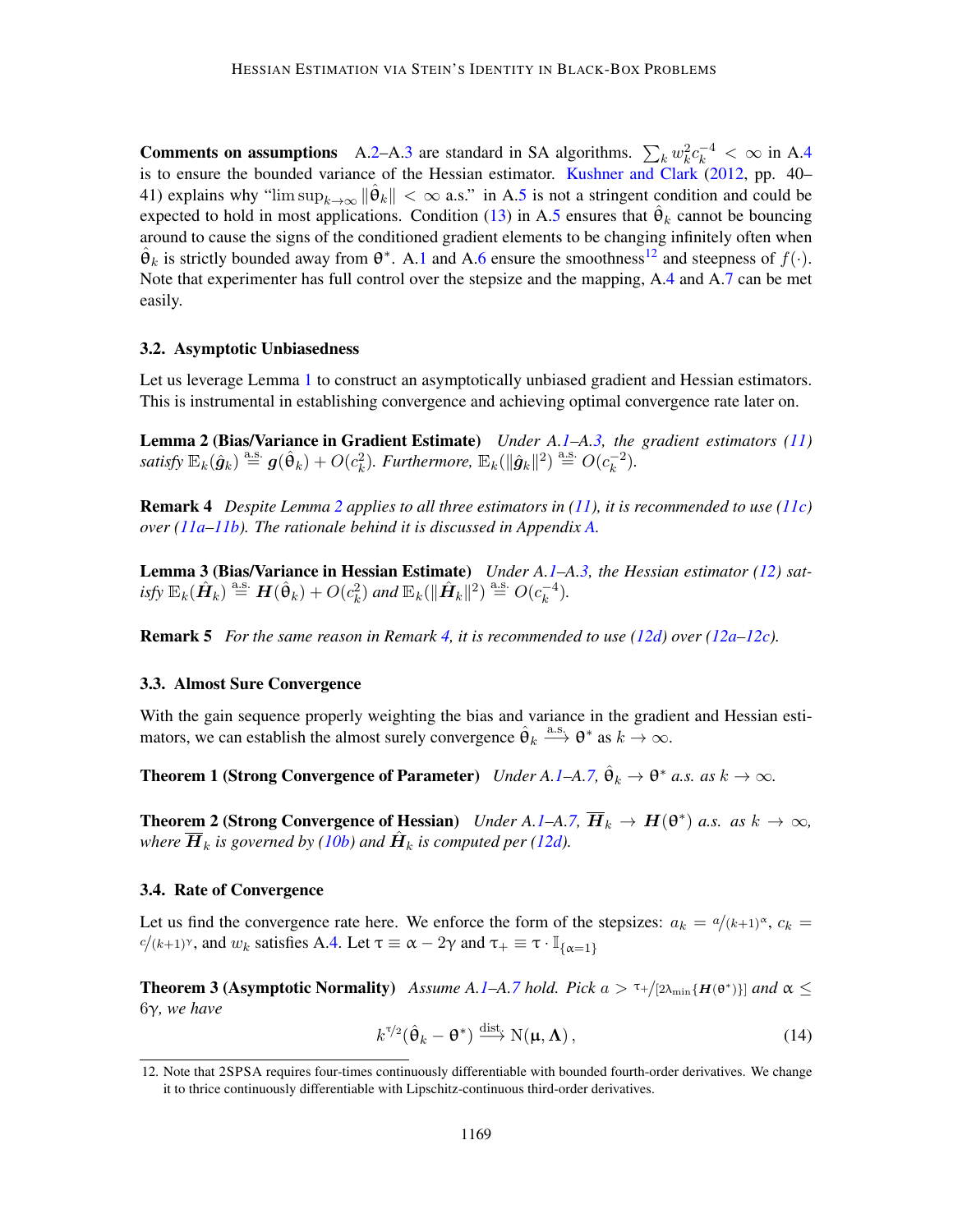**ZHU** 

<span id="page-9-3"></span>*where*

$$
\int \mu = \frac{ac^2}{3\tau_+ - 6a} [\boldsymbol{H}(\boldsymbol{\theta}^*)]^{-1} \mathbb{E}[f^{(3)}(\boldsymbol{\theta}^*) (\boldsymbol{u} \otimes \boldsymbol{u} \otimes \boldsymbol{u}) \boldsymbol{u}], \qquad (15a)
$$

$$
\left(\mathbf{\Lambda} = \frac{a^2 \text{Var}[F(\mathbf{\theta}^*, \omega)]}{2c^2(2a - \tau_+)} [\mathbf{H}(\mathbf{\theta}^*)]^{-2},\right)
$$
(15b)

*with*  $u \sim N(0, I)$ .

**Remark 6** *Note that when*  $\omega \sim \mathbb{P}$  *is drawn i.i.d. from*  $\Omega$ *, we have*  $\mathbb{E}[(\varepsilon_k^+ - \varepsilon_k^-)]$  $\left. \frac{1}{k}\right)^2 \left| \hat{\theta}_k, \boldsymbol{u}_k \right| \rightarrow$  $2\text{Var}[F(\theta^*,\omega)]$  a.s., where the variance is taken over  $\omega \in \Omega$ . This is due to  $\hat{\theta}_k \stackrel{\text{a.s.}}{\longrightarrow} \theta^*$  shown in *Theorem [1](#page-8-5)* and  $c_k \rightarrow 0$  assumed in A[.4.](#page-7-1)

**Remark 7** Although the possible fastest rate remains to be  $O(k^{-1/3})$  for  $a_k = O(k^{-1})$ ,  $c_k =$  $O(k^{-1/6})$ , and  $w_k$  such that  $\sum_k w_k^2 c_k^{-4} < \infty$ , [\(12d\)](#page-5-1) only requires three ZO queries to form one *single Hessian estimate whereas* 2SPSA *requires* four *ZO queries. Moreover, [\(12d\)](#page-5-1) only requires generating* one *perturbation*  $u_k$  *(via Monte Carlo)* and differencing stepsize  $c_k$  *(which requires hyper-parameter tuning), while* 2SPSA *requires* two *statistically independent perturbations and* two *differencing stepsizes [\(Zhu and Spall,](#page-14-3) [2020\)](#page-14-3).*

#### <span id="page-9-4"></span>3.5. Comparison with 2SPSA

We can now explain Sect. [1.4](#page-2-2) in more details. Specifically, 2SPSA for per-iteration Hessian estimate requires sampling two random perturbations  $\Delta_k$  and  $\Delta_k$  (commonly each component of the random perturbations are i.i.d. Rademacher distributed) and tuning two perturbation magnitudes  $c_k$ and  $\tilde{c}_k$ . It has the following form:

<span id="page-9-1"></span>
$$
\begin{cases}\n\quad \hat{H}_k \leftarrow (2c_k \tilde{c}_k)^{-1} (F_k^{+,+} - F_k^{-,+} + F_k^- - F_k^+) (\tilde{\Delta}_k^{-1} \Delta_k^{-T}), \\
\quad \hat{H}_k \leftarrow 1/2 (\hat{H}_k + \hat{H}_k^T), \quad \text{for symmetrication}\,,\n\end{cases} \tag{16}
$$

where  $F_k^{\pm} = F(\hat{\theta}_k \pm c_k \Delta_k, \omega_k^{\pm})$  and  $F_k^{\pm,+} = F(\hat{\theta}_k \pm c_k \Delta_k + \tilde{c}_k \tilde{\Delta}_k, \omega_k^{\pm,+})$  $_k^{\pm,+}$ ),  $\Delta^{-1}$  indicates component-wise inverse<sup>[13](#page-9-0)</sup>. Comparing  $(16)$  and  $(12d)$  side-by-side, we shall see the bullet-point comparison in Sect. [1.4,](#page-2-2) which is further summarized in Table [1.](#page-9-2) Note that the bias and variance

<span id="page-9-2"></span>

|        | Optimal Rate* | <b>Oueries</b> | Injected Randomness   Hyper-para   |            | Weighting $w_k$         |
|--------|---------------|----------------|------------------------------------|------------|-------------------------|
| 2SPSA  | $O(k^{-1/3})$ |                | Rademacher $\Delta_k$ , $\Delta_k$ | $c_k, c_k$ | $1/k+1$                 |
| Algo 1 |               |                | Standard MVN $u_k$                 | $c_k$      | $\sum_k w_k^2 c_k^{-4}$ |

Table 1: Comparison between 2SPSA and Algorithm [1.](#page-6-0) \* explained: the convergence rate in 2SPSA requires "four-times continuously differentiable with bounded fourth-order derivatives", while Algorithm [1](#page-6-0) requires "thrice continuously differentiable with Lipschitz-continuous thirdorder derivatives."

for the gradient/Hessian estimates for 2SPSA requires the bound of the fourth-order derivative,

<span id="page-9-0"></span><sup>13.</sup> [Spall](#page-13-0) [\(2000\)](#page-13-0) requires that both  $\Delta_k$  and  $\tilde{\Delta}_k$  have bounded inverse-second-moment. For Rademacher distributed random perturbation, component-wise inverse is well-defined as every component has zero probability of being zero.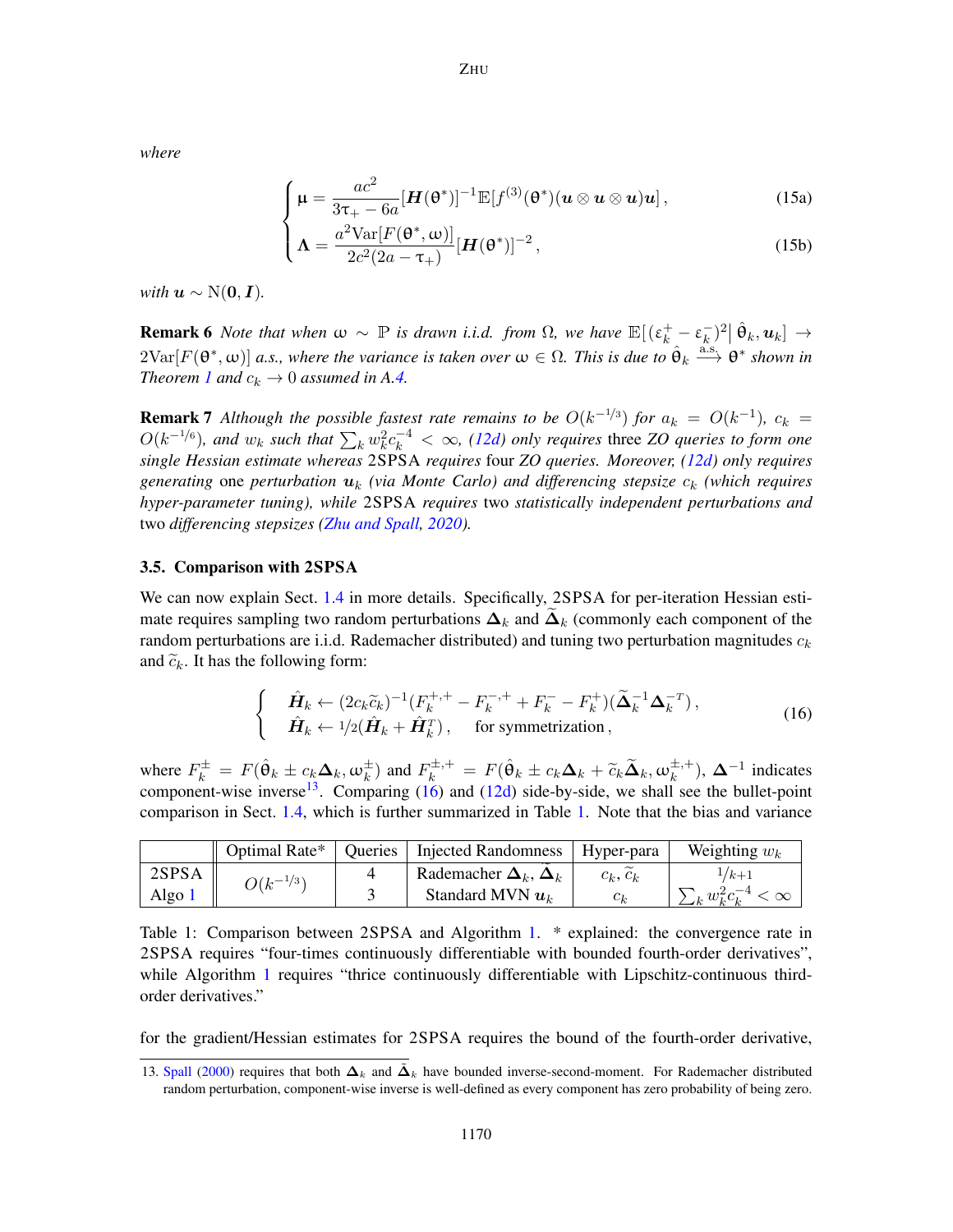while those in Lemma  $2/3$  $2/3$  requires the Lipschitz continuity constant of the third-order derivatives. Moreover, the fourth-order continuity in 2SPSA cannot be relaxed, as it is required in Taylorexpansion derivation.

To further dissect the big-O optimal rate in Table [1,](#page-9-2) we interpret Theorem [3](#page-8-6) following [Zhu](#page-14-4) [\(2020b,](#page-14-4) Sect. 3):  $\lim_{k\to\infty} [\mathbb{E}(\|\hat{\theta}_k - \theta^*\|^2)]^{1/2} = k^{-\tau/2} [\|\mu\|^2 + \text{tr}(\Lambda)]$ . The estimates generated by 2SPSA similarly satisfies  $k^{\tau/2}$  ( $\hat{\theta}_k^{\text{2SPSA}} - \theta^*$ )  $\xrightarrow{\text{dist.}} N(\mu^{\text{2SPSA}}, \Lambda^{\text{2SPSA}})$ , where  $\Delta$  and  $\Lambda^{\text{2SPSA}}$  coincides with [\(15b\)](#page-9-3). Let each component of  $\Delta$  be i.i.d. Rademacher distributed, then  $\mu^{\text{2SPSA}} = \alpha c^2/(3\tau_+ - 6\alpha) [H(\theta^*)]^{-1} \mathbb{E}[f^{(3)}(\theta^*) (\Delta \otimes \Delta \otimes \Delta) \Delta^{-1}]$ . Unfortunately, it is difficult to make a concrete comparison between  $\mu$  in [\(15b\)](#page-9-3) and  $\mu^{\text{2SPSA}}$ , as it depends on the third-order derivative of the underlying *unknown* loss function  $f(\cdot)$ .

# <span id="page-10-1"></span>4. Numerical Experiment

To support that Stein's identity helps reducing the per-iteration ZO-queries, this section provides one synthetic illustration and one real-data example.

#### 4.1. Skewed-Quartic Function

This section compares Algorithm [1](#page-6-0) with the counterpart 2SPSA. The loss function here is the skew-quartic function

$$
f(\boldsymbol{\theta}) = \boldsymbol{\theta}^T \boldsymbol{A}^T \boldsymbol{A} \boldsymbol{\theta} + 0.1 \sum_{i=1}^d (\boldsymbol{A} \boldsymbol{\theta})_i^3 + 0.01 \sum_{i=1}^d (\boldsymbol{A} \boldsymbol{\theta})_i^4,
$$

where  $(\cdot)_i$  is the *i*th component of the argument vector, and  $\boldsymbol{A}$  is such that  $d\boldsymbol{A}$  is an upper-triangular matrix of all ones. The additive noise in  $F(\cdot)$  is independent  $N(0, 0.1)$ , i.e.,  $F(\theta, \omega) = f(\theta) +$  $\varepsilon(\omega)$ , where  $\varepsilon(\omega) \sim N(0, 0.1)$ . Though  $H(\theta) > 5/4A^{T}A$ , the Hessian function is ill-conditioned.

We use  $d = 20$  and initialize  $\hat{\theta}_0$  within  $[-5, 5]^d$ . Both algorithms are run with iteration  $K =$ 10000 with 50 replicates (i.e., all the performance will be averaged over 50 replicates). We use  $c_k = 1/(k+1)^{0.101}$  and  $a_k = 1/(k+1+A)^{0.602}$  and A equals 10% of the total iteration number K for both [\(10\)](#page-5-2) and 2SPSA. For fair comparison, we use  $w_k = 1/k+1$  for both methods. During the implementation, both algorithms use exactly twelve<sup>[14](#page-10-2)</sup> ZO queries per iteration, so that the query complexity *aligns* with the iteration complexity. We see from Figure [1](#page-11-1) that Algorithm [1](#page-6-0) is more query-efficient than 2SPSA, in terms of the attainable accuracy using the *same* ZO queries.

#### <span id="page-10-0"></span>4.2. Black-Box Binary Classification

We now apply both 2SPSA and the proposed algorithm to solve the black-box binary classification task [Huang et al.](#page-13-14) [\(2020\)](#page-13-14). The dataset P[HISHING](https://www.csie.ntu.edu.tw/~cjlin/libsvmtools/datasets/binary.html#phishing) has  $I = 11055$  samples  $(x_i, y_i)_{1 \leq i \leq I}$ , where the features  $x_i$  are 68-dimensional, and  $y_i \in \{-1, 1\}$ . Consider the following nonconvex corr-entropy induced loss

<span id="page-10-3"></span>
$$
f(\mathbf{\theta}) = \frac{1}{I} \sum_{i=1}^{I} \frac{\kappa^2}{2} \left\{ 1 - \exp\left[ -\frac{(y_i - \boldsymbol{x}_i^T \mathbf{\theta})^2}{\kappa^2} \right] \right\},
$$
 (17)

<span id="page-10-2"></span><sup>14.</sup> Using twelve queries, four  $\hat{H}_k$  can be produced for Algorithm [1,](#page-6-0) and three  $\hat{H}_k$  can be produced for 2SPSA.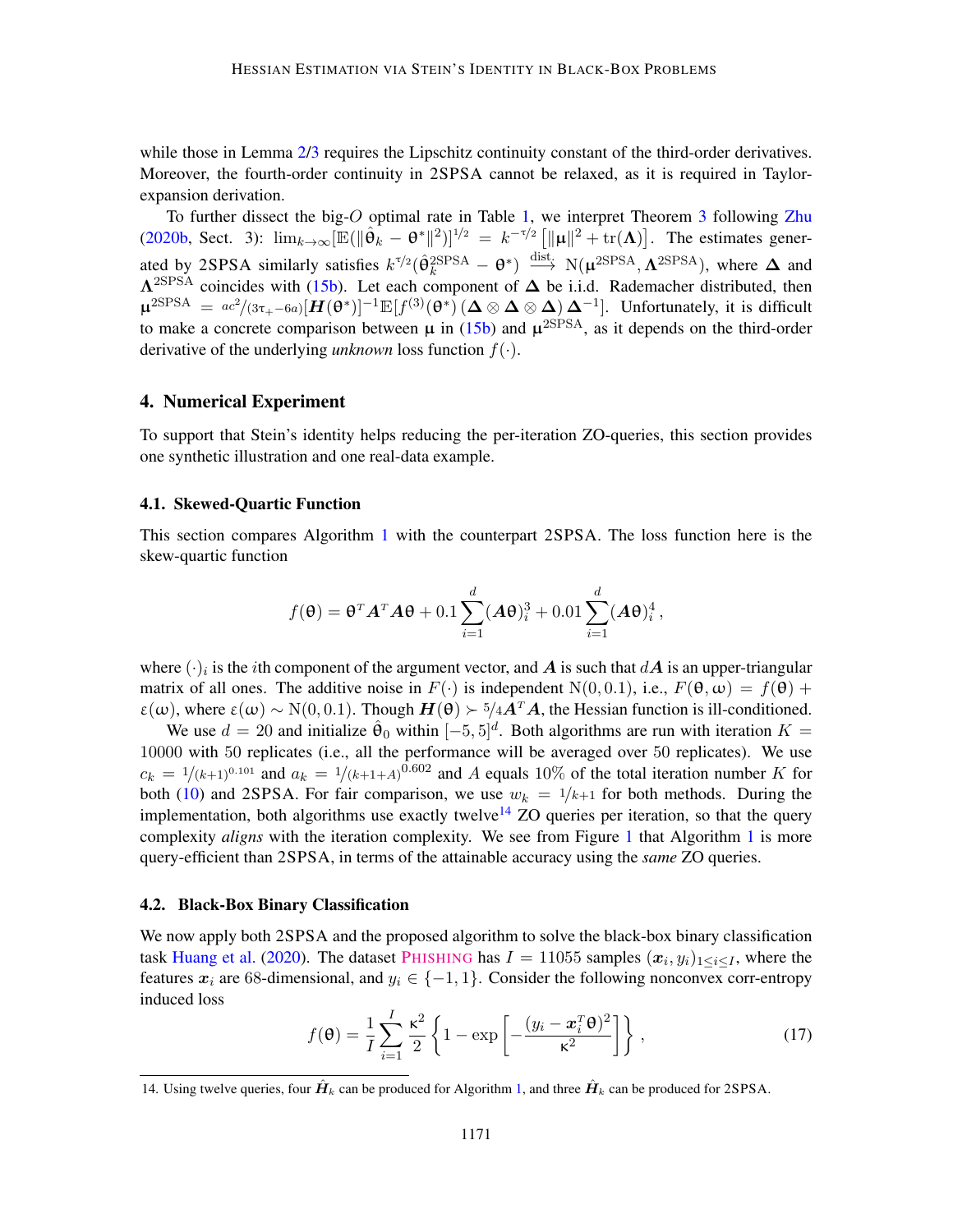**ZHU** 

<span id="page-11-1"></span>

Figure 1: Performance of Algorithm [1](#page-6-0) and 2SPSA in terms of normalized distance  $[f(\hat{\theta}_k) - f(\theta^*)]/[f(\hat{\theta}_0) - f(\theta^*)]$  average across 50 independent replicates. Both algorithms use twelve ZO queries per iteration, so query complexity aligns with iteration complexity. The underlying loss function is the skew-quartic function with  $d = 20$ , and the noisy observation is corrupted by  $N(0, 0.1)$  noise.

where  $\theta$  is 68-dimensional, and the k is some penalty parameter. Note that  $f(\theta) = 0$  when all samples are correctly classified. The noisy observation  $F(\theta, \omega)$  is

<span id="page-11-2"></span>
$$
F(\mathbf{\theta}, \omega) = \frac{1}{J} \sum_{j=1}^{J} \frac{\kappa^2}{2} \left\{ 1 - \exp\left[ -\frac{(y_{i_j(\omega)} - \mathbf{x}_{i_j(\omega)}^T \mathbf{\theta})^2}{\kappa^2} \right] \right\},
$$
(18)

for  $J \leq I$ , and the J indexes  $\{i_1(\omega), \dots, i_J(\omega)\}\$  are i.i.d. uniformly drawn from  $\{1, \dots, I\}$ (without replacement as discussed in Sect. [1.2\)](#page-1-5).

Consider [\(17\)](#page-10-3) with penalty parameter  $\kappa = 10$  and [\(18\)](#page-11-2) with mini-batch size  $J = 10$ . Both 2SPSA and Algorithm [1](#page-6-0) are initialized at a 68-dimensional vector of all ones. The ZO-query per iteration for both algorithm is twelve<sup>[15](#page-11-3)</sup>, so the query complexity *aligns* with the iteration complex-ity. We perform [2](#page-12-5)5 independent replicates, each with  $K = 5000$  iterations. Figure 2 shows the convergence of the two algorithms on the black-box binary classification problem. We see that Algorithm [1](#page-6-0) is more query-efficient than 2SPSA in terms of the attainable accuracy using the *same* ZO queries.

### <span id="page-11-0"></span>5. Summary and Concluding Remarks

This work proposes [\(1\)](#page-6-0) in solving the minimization problem when noisy ZO oracle is available. The key improvement from [\(12d\)](#page-5-1) to 2SPSA is the reduced per-iteration ZO query number. Besides, ours and 2SPSA differ in the number of functions sampled, the sampling scheme for random perturbations, and the way in which the gradient/Hessian approximations are derived, as summarized in Sect. [1.4](#page-2-2) and revisited in Sect. [3.5.](#page-9-4)

<span id="page-11-3"></span><sup>15.</sup> With 12 queries, 2SPSA can construct the average of *three* Hessian estimators, as each of 2SPSA Hessian estimators costs 4 ZO-queries. Similarly, Algorithm [1](#page-6-0) can construct the average of *four* Hessian estimators, each of which costs 3 queries.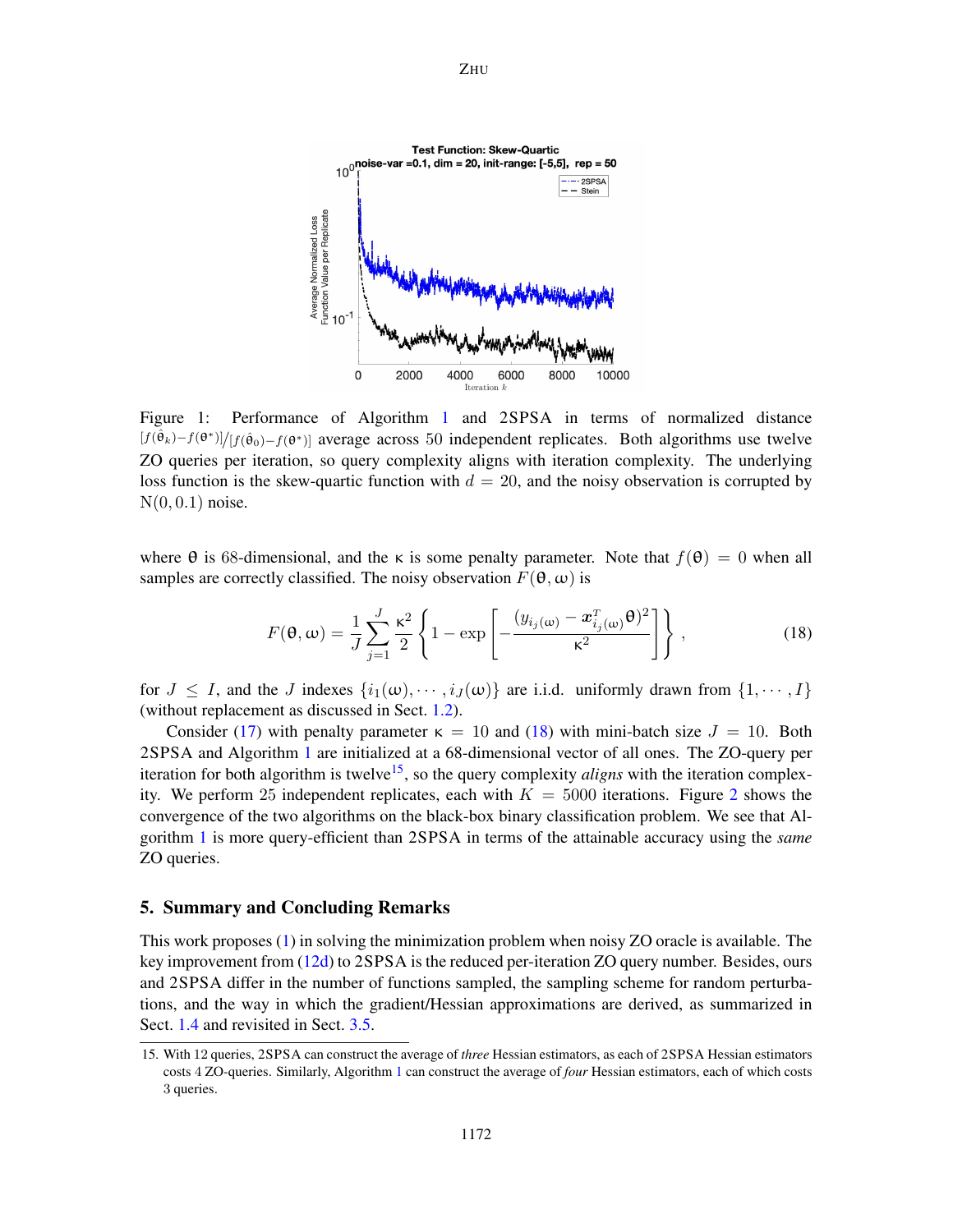<span id="page-12-5"></span>

Figure 2: Performance of Algorithm [1](#page-6-0) and 2SPSA in terms of the true loss function  $f(\hat{\theta}_k)$  average across 25 independent replicates. Both algorithms use twelve ZO queries per iteration, so query complexity aligns with iteration complexity. A zero loss function is equivalent to 100% classification correctness.

Several potential future work includes (i) extension to scenarios where unbiased direct measurements of  $g(\theta)$  are available; (ii) extension for possible distribution for  $u$ , e.g., other continuous distributions per Remark [2](#page-4-3) and discrete distributions per Remark [3;](#page-4-4) and (iii) leveraging importance sampling techniques in Monte Carlo sampling our estimators once the distribution for perturbation  $u$  is revealed.

### Acknowledgment

The author would like to thank Dr. Zhenliang Zhang, Dr. Jian Tan, and Dr. Wotao Yin for inspirational discussion.

### References

- <span id="page-12-2"></span>Naman Agarwal, Brian Bullins, and Elad Hazan. Second-order stochastic optimization for machine learning in linear time. *The Journal of Machine Learning Research*, 18(1):4148–4187, 2017.
- <span id="page-12-1"></span>Naman Agarwal, Brian Bullins, Xinyi Chen, Elad Hazan, Karan Singh, Cyril Zhang, and Yi Zhang. Efficient full-matrix adaptive regularization. In *International Conference on Machine Learning*, pages 102–110, 2019.
- <span id="page-12-3"></span>Richard H Byrd, Samantha L Hansen, Jorge Nocedal, and Yoram Singer. A stochastic quasi-Newton method for large-scale optimization. *SIAM Journal on Optimization*, 26(2):1008–1031, 2016.
- <span id="page-12-6"></span>Kai Lai Chung. *A course in probability theory*. Academic press, 2001.
- <span id="page-12-4"></span>Murat A Erdogdu. Newton-stein method: a second order method for glms via stein's lemma. In *Advances in Neural Information Processing Systems*, pages 1216–1224, 2015.
- <span id="page-12-0"></span>V Fabian. Stochastic approximation, optimization methods in statistics. In J. S. and Rustigi, editor, *Optimizing Methods in Statistics*, pages 439–470. Academic Press, New York, 1971.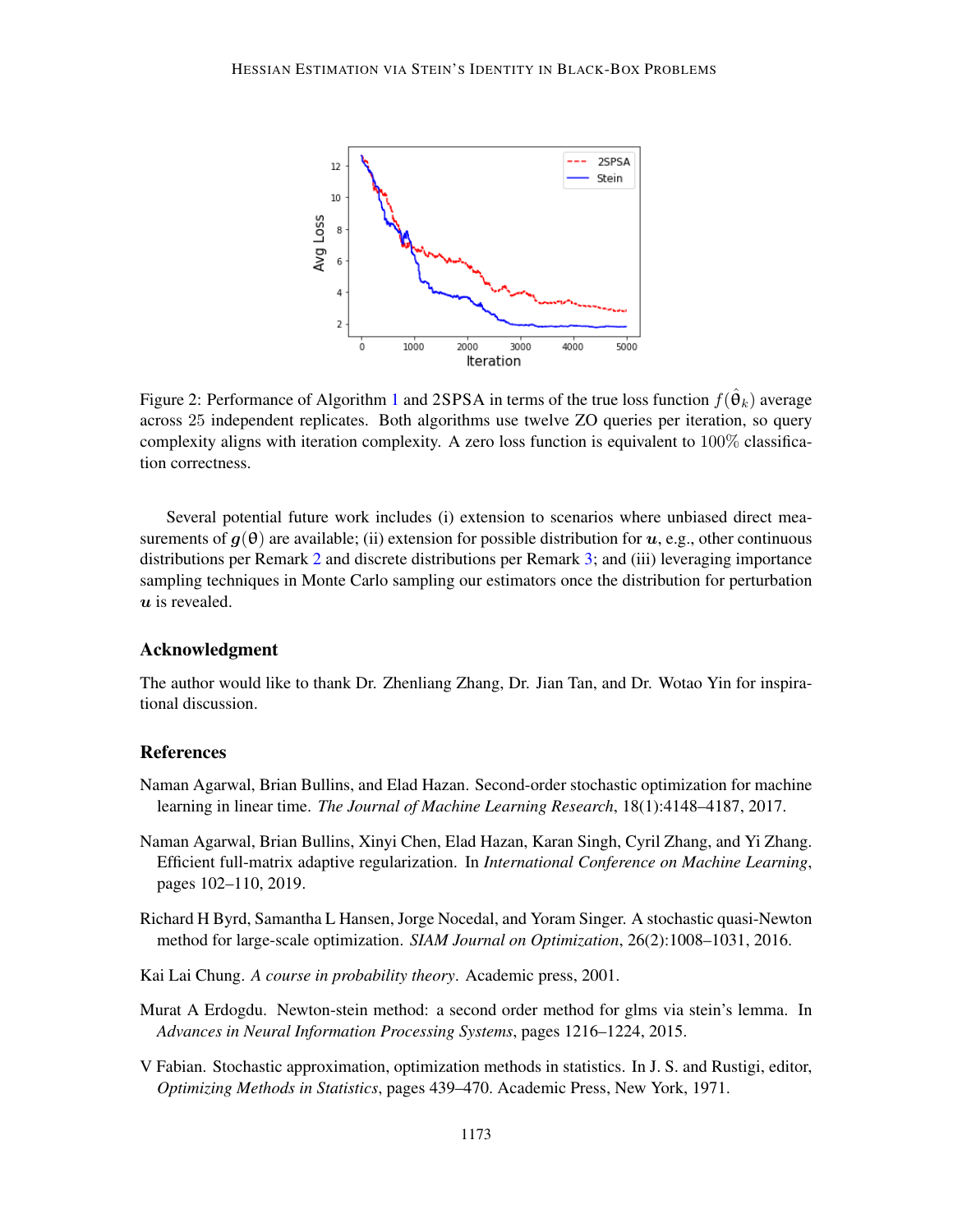- <span id="page-13-14"></span>Feihu Huang, Lue Tao, and Songcan Chen. Accelerated stochastic gradient-free and projection-free methods. In *International Conference on Machine Learning*, pages 4519–4530. PMLR, 2020.
- <span id="page-13-10"></span>H Malcolm Hudson et al. A natural identity for exponential families with applications in multiparameter estimation. *The Annals of Statistics*, 6(3):473–484, 1978.
- <span id="page-13-7"></span>Rie Johnson and Tong Zhang. Accelerating stochastic gradient descent using predictive variance reduction. In *Advances in neural information processing systems*, pages 315–323, 2013.
- <span id="page-13-13"></span>Harold Joseph Kushner and Dean S Clark. *Stochastic approximation methods for constrained and unconstrained systems*, volume 26. Springer Science & Business Media, 2012.
- <span id="page-13-11"></span>Zinoviy Landsman and Johanna Nešlehová. Stein's lemma for elliptical random vectors. *Journal of Multivariate Analysis*, 99(5):912–927, 2008.
- <span id="page-13-3"></span>James Martens and Roger Grosse. Optimizing neural networks with kronecker-factored approximate curvature. In *International conference on machine learning*, pages 2408–2417, 2015.
- <span id="page-13-2"></span>LA Prashanth, Shalabh Bhatnagar, Michael Fu, and Steve Marcus. Adaptive system optimization using random directions stochastic approximation. *IEEE Transactions on Automatic Control*, 62 (5):2223–2238, 2016.
- <span id="page-13-6"></span>Samer S Saab and Dong Shen. Multidimensional gains for stochastic approximation. *IEEE Transactions on Neural Networks and Learning Systems*, 31(5):1602–1615, 2019.
- <span id="page-13-8"></span>Nicol N Schraudolph, Jin Yu, and Simon Günter. A stochastic quasi-newton method for online convex optimization. In *Artificial intelligence and statistics*, pages 436–443, 2007.
- <span id="page-13-5"></span>Jascha Sohl-Dickstein, Ben Poole, and Surya Ganguli. Fast large-scale optimization by unifying stochastic gradient and quasi-Newton methods. In *Proceedings of the International Conference on Machine Learning*, pages 604–612, Beijing, China, 21–26 June 2014.
- <span id="page-13-1"></span>James C. Spall. Multivariate stochastic approximation using a simultaneous perturbation gradient approximation. *IEEE transactions on automatic control*, 37(3):332–341, 1992.
- <span id="page-13-0"></span>James C Spall. Adaptive stochastic approximation by the simultaneous perturbation method. *IEEE transactions on automatic control*, 45(10):1839–1853, 2000.
- <span id="page-13-9"></span>Charles Stein, Persi Diaconis, Susan Holmes, Gesine Reinert, et al. Use of exchangeable pairs in the analysis of simulations. In *Stein's Method*, pages 1–25. Institute of Mathematical Statistics, 2003.
- <span id="page-13-12"></span>K Teerapabolarn. Stein's identity for discrete distributions. *International Journal of pure and applied mathematics*, 83(4):565, 2013.
- <span id="page-13-4"></span>Xiao Wang, Shiqian Ma, Donald Goldfarb, and Wei Liu. Stochastic quasi-newton methods for nonconvex stochastic optimization. *SIAM Journal on Optimization*, 27(2):927–956, 2017.
- <span id="page-13-15"></span>Jingyi Zhu. *Error Bounds and Applications for Stochastic Approximation with Non-Decaying Gain*. PhD thesis, Johns Hopkins University, 2020a.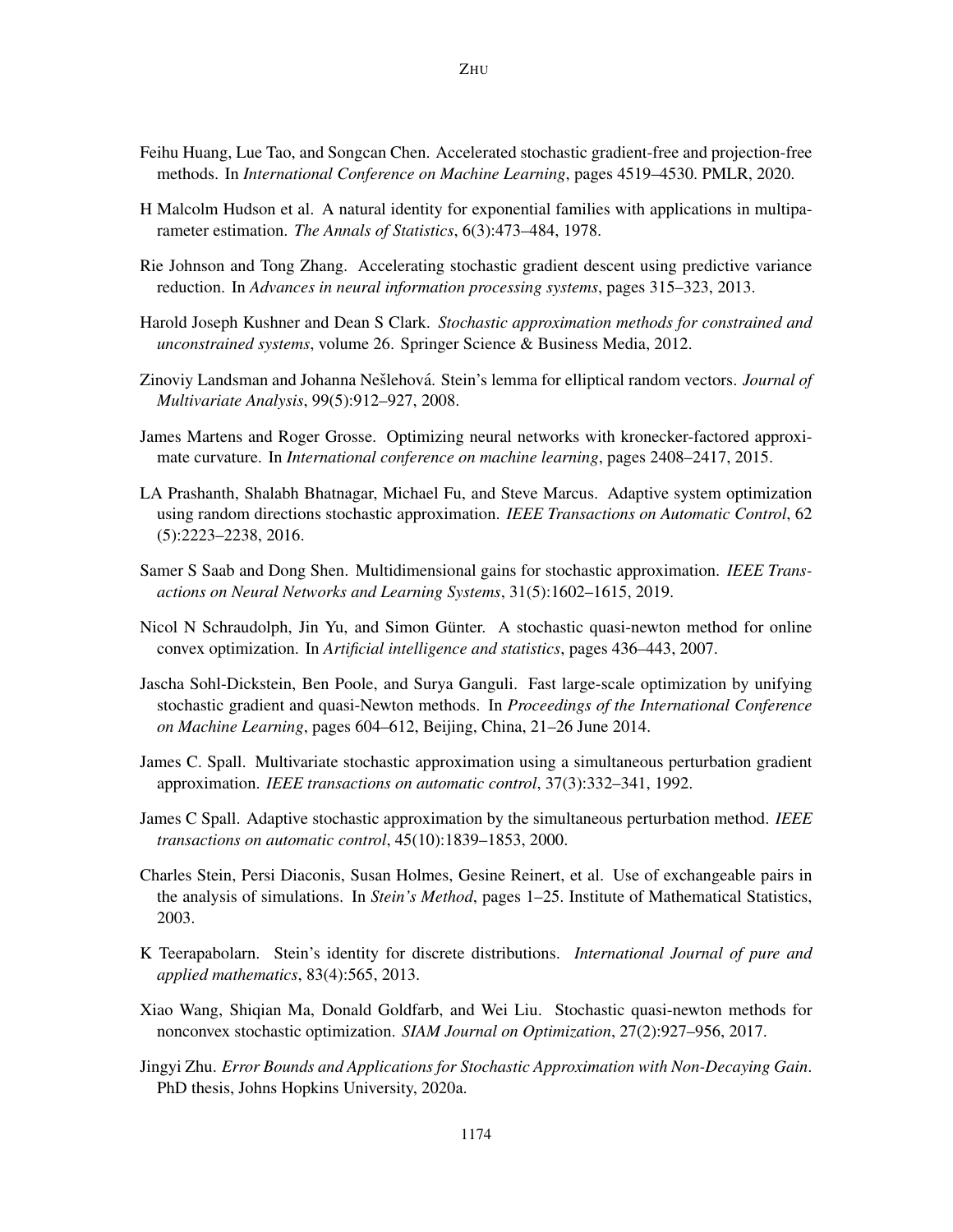- <span id="page-14-4"></span>Jingyi Zhu. Hessian inverse approximation as covariance for random perturbation in black-box problems. In *12th Annual Workshop on Optimization for Machine Learning*, 11 December 2020b.
- <span id="page-14-3"></span>Jingyi Zhu and James C. Spall. Stochastic approximation with non-decaying gain: Error bound and data-driven gain-tuning. *International Journal of Robust and Nonlinear Control*, 30(15): 5820–5870, 2020.
- <span id="page-14-0"></span>Jingyi Zhu, Long Wang, and James C Spall. Efficient implementation of second-order stochastic approximation algorithms in high-dimensional problems. *IEEE transactions on neural networks and learning systems*, 31(8):3087–3099, 2020.
- <span id="page-14-1"></span>Xun Zhu and James C Spall. A modified second-order spsa optimization algorithm for finite samples. *International Journal of Adaptive Control and Signal Processing*, 16(5):397–409, 2002.

# <span id="page-14-2"></span>Appendix A. Supplementary Proofs

Proof [Proof for Lemma [1\]](#page-4-2)

i) Let us discuss the *general* setting where the underlying loss function  $f(\cdot)$  convolutes with a Gaussian distribution with a symmetric positive-definite covariance matrix  $\Sigma \succ 0$ :

<span id="page-14-5"></span>
$$
f(\boldsymbol{\theta}|\boldsymbol{\Sigma}) \equiv \int_{\mathbb{R}^d} f(\boldsymbol{\zeta}) \varphi(\boldsymbol{\zeta}|\boldsymbol{\theta}, \boldsymbol{\Sigma}) \mathrm{d}\boldsymbol{\zeta},
$$
 (19)

where  $\varphi(\zeta|\theta,\Sigma) \equiv [(2\pi)^d |\Sigma|]^{-1/2} \exp[-1/2(\zeta-\theta)^T \Sigma^{-1}(\zeta-\theta)]$  is the probability density function of the multivariate normal distribution  $N(\theta, \Sigma)$ . By Leibniz's rule,

<span id="page-14-6"></span>
$$
\begin{cases}\n\nabla f(\boldsymbol{\theta}|\boldsymbol{\Sigma}) = \int_{\mathbb{R}^d} \boldsymbol{\Sigma}^{-1}(\boldsymbol{\zeta} - \boldsymbol{\theta}) \varphi(\boldsymbol{\zeta}|\boldsymbol{\theta}, \boldsymbol{\Sigma}) f(\boldsymbol{\zeta}) \mathrm{d}\boldsymbol{\zeta}, \\
\nabla^2 f(\boldsymbol{\theta}|\boldsymbol{\Sigma}) = \int_{\mathbb{R}^d} \left[ \boldsymbol{\Sigma}^{-1} (\boldsymbol{\zeta} - \boldsymbol{\theta}) (\boldsymbol{\zeta} - \boldsymbol{\theta})^T \boldsymbol{\Sigma}^{-1} - \boldsymbol{\Sigma}^{-1} \right] \varphi(\boldsymbol{\zeta}|\boldsymbol{\theta}, \boldsymbol{\Sigma}) f(\boldsymbol{\zeta}) \mathrm{d}\boldsymbol{\zeta}.\n\end{cases} (20)
$$

We can rewrite  $(19-20)$  $(19-20)$  compactly as follows:

<span id="page-14-8"></span>
$$
\begin{cases}\nf(\theta|\Sigma) = \mathbb{E}\left[f(\theta + C\mathbf{u})\right], \\
\nabla f(\theta|\Sigma) = \mathbb{E}\left[C^{-1}\mathbf{u}f(\theta + C\mathbf{u})\right], \\
\nabla^2 f(\theta|\Sigma) = \mathbb{E}\left\{\left[C^{-1}\left(\mathbf{u}\mathbf{u}^T - \mathbf{I}\right)C^{-1}\right]f(\theta + C\mathbf{u})\right\},\n\end{cases} \tag{21}
$$

where the expectation is taken with respect to the random variable  $u \sim N(0, I)$  and C is a symmetric matrix<sup>[16](#page-14-7)</sup> such that  $\Sigma = C^2$ . Recall that  $f_c(\theta) = \mathbb{E}_{\mathbf{u} \sim N(\mathbf{0},\mathbf{I})} [f(\theta + c\mathbf{u})]$ . Letting  $C = cI$  (equivalently  $\Sigma = c^2I$ ) in [\(21\)](#page-14-8) gives [\(5](#page-4-1)[–6\)](#page-4-5), which is a special case of Proposition [1.](#page-3-4)

- ii) [\(7\)](#page-4-6) can be obtained using  $\mathbb{E}(\boldsymbol{u}) = \boldsymbol{0}$  and  $\nabla f_c(\boldsymbol{\theta}) = -\mathbb{E} \left[c^{-1} \boldsymbol{u} f(\boldsymbol{\theta} c \boldsymbol{u})\right]$ . [\(8\)](#page-4-7) can be obtained using  $\mathbb{E}(\boldsymbol{u}\boldsymbol{u}^T)=\boldsymbol{I}$  and  $\nabla^2 f_c(\boldsymbol{\theta})=\mathbb{E}\left[c^{-2}(\boldsymbol{u}\boldsymbol{u}^T-\boldsymbol{I})f(\boldsymbol{\theta}-c\boldsymbol{u})\right]$ .
- iii)  $(9)$  can be directly derived from  $(8)$ .

<span id="page-14-7"></span><sup>16.</sup> Suppose  $\Sigma$  has eigen-decomposition form as  $UDU<sup>T</sup>$  for some unitary matrix U and diagonal matrix D, then  $C = U\sqrt{D}U^{T}$  is symmetric and satisfies  $\Sigma = C^{2}$ .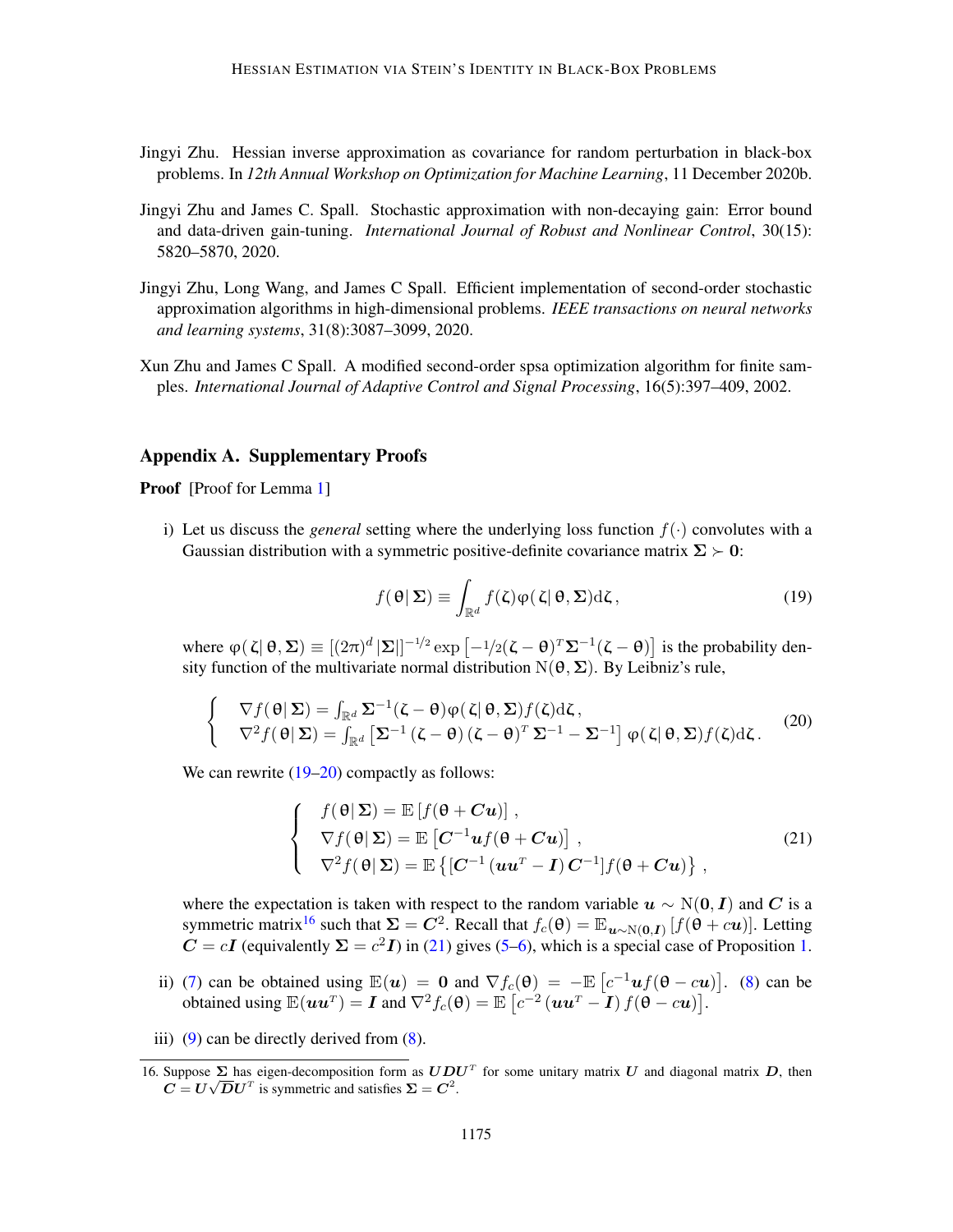Proof [Proof of Lemma [2\]](#page-8-0)

• Bias for [\(11c\)](#page-5-4)

$$
\mathbb{E}_{k}(\hat{\boldsymbol{g}}_{k}) \stackrel{(1)c)}{=} (2c_{k})^{-1} \mathbb{E}_{k} \left\{ \left[ f(\hat{\boldsymbol{\theta}}_{k} + c_{k}\boldsymbol{u}_{k}) + \varepsilon_{k}^{+} - f(\hat{\boldsymbol{\theta}}_{k} - c_{k}\boldsymbol{u}_{k}) - \varepsilon_{k}^{-} \right] \boldsymbol{u}_{k} \right\} \n\stackrel{\text{a.s.}}{=} (2c_{k})^{-1} \left( \mathbb{E}_{k} \{ \left[ f(\hat{\boldsymbol{\theta}}_{k} + c_{k}\boldsymbol{u}_{k}) - f(\hat{\boldsymbol{\theta}}_{k} - c_{k}\boldsymbol{u}_{k}) \right] \boldsymbol{u}_{k} \} + \mathbb{E}_{k} [\boldsymbol{u}_{k} \mathbb{E}(\varepsilon_{k}^{+} - \varepsilon_{k}^{-} \mid \hat{\boldsymbol{\theta}}_{k}, \boldsymbol{u}_{k})] \right) \tag{22}
$$

<span id="page-15-3"></span><span id="page-15-2"></span><span id="page-15-1"></span><span id="page-15-0"></span>

$$
\stackrel{\text{a.s.}}{=} (2c_k)^{-1} \mathbb{E}_k \left( \mathbb{E} \left\{ \left[ f(\hat{\boldsymbol{\theta}}_k + c_k \boldsymbol{u}_k) - f(\hat{\boldsymbol{\theta}}_k - c_k) \right] \boldsymbol{u}_k \right| \hat{\boldsymbol{\theta}}_k \right\} \right) \tag{23}
$$

$$
\stackrel{\text{a.s.}}{=} \nabla f_{c_k}(\hat{\boldsymbol{\theta}}_k) \,,\tag{24}
$$

where [\(22\)](#page-15-0) is due to [Chung](#page-12-6) [\(2001,](#page-12-6) Thm. 9.1.3 on p. 315), [\(23\)](#page-15-1) is valid given A[.2,](#page-7-3) and [\(24\)](#page-15-2) is due to [\(7b\)](#page-4-6). When A[.1](#page-7-7) holds, we have  $|f(\zeta)-f(\theta)-(\zeta-\theta)^T\mathbf{g}(\theta)-2^{-1}(\zeta-\theta)^T\mathbf{H}(\theta)(\zeta-\zeta)^T\mathbf{g}(\theta)$  $|\theta| = O(||\zeta - \theta||^3)$  by Taylor expansion. Moreover,

$$
2c[\nabla f_c(\mathbf{\theta}) - \mathbf{g}(\mathbf{\theta})] \stackrel{\text{(b)}}{=} \mathbb{E}_{\mathbf{u}}\{[f(\mathbf{\theta} + c\mathbf{u}) - f(\mathbf{\theta} - c\mathbf{u})]\mathbf{u}\} - 2cg(\mathbf{\theta})
$$
  
\n
$$
= \mathbb{E}\left\{[f(\mathbf{\theta} + c\mathbf{u}) - f(\mathbf{\theta}) - c\mathbf{u}^T\mathbf{g}(\mathbf{\theta}) - 2^{-1}c^2\mathbf{u}^T\mathbf{H}(\mathbf{\theta})\mathbf{u}]\mathbf{u}\right\}
$$
  
\n
$$
- \mathbb{E}\left\{[f(\mathbf{\theta} - c\mathbf{u}) - f(\mathbf{\theta}) + c\mathbf{u}^T\mathbf{g}(\mathbf{\theta}) - 2^{-1}c^2\mathbf{u}^T\mathbf{H}(\mathbf{\theta})\mathbf{u}]\mathbf{u}\right\},
$$
\n(25)

where [\(25\)](#page-15-3) uses  $\mathbb{E}_{u}[u^T g(\theta)u] = g(\theta)$  for  $u \sim N(0, I)$  per A[.3.](#page-7-4) Using the triangle inequality and the higher-moments for multivariate chi-squared distribution, we have

<span id="page-15-5"></span><span id="page-15-4"></span>
$$
\|\nabla f_c(\mathbf{\theta}) - \boldsymbol{g}(\mathbf{\theta})\| \leq \frac{c^2 O(1)}{6} \mathbb{E}_{\boldsymbol{u}}(\|\boldsymbol{u}\|^5) = c^2 \times O(d^{5/2}).
$$

Combining above with [\(24\)](#page-15-2), we have  $\mathbb{E}_k(\hat{g}_k) \stackrel{\text{a.s.}}{=} g(\hat{\theta}_k) + O(c_k^2)$  for [\(11c\)](#page-5-4).

• Bias for [\(11b\)](#page-5-4) Similarly,  $\mathbb{E}_k(\hat{g}_k) \stackrel{\text{a.s.}}{=} \nabla f_{c_k}(\hat{\theta}_k)$  for estimator (11b) thanks to [\(7a\)](#page-4-6). Moreover,

$$
c[\nabla f_c(\mathbf{\theta}) - \mathbf{g}(\mathbf{\theta})] \stackrel{(7a)}{=} \mathbb{E}_{\mathbf{u}} \{ [f(\mathbf{\theta} + c\mathbf{u}) - f(\mathbf{\theta})] \mathbf{u} \} - c\mathbf{g}(\mathbf{\theta})
$$
  
= 
$$
\mathbb{E} \{ [f(\mathbf{\theta} + c\mathbf{u}) - f(\mathbf{\theta}) - c\mathbf{u}^T \mathbf{g}(\mathbf{\theta}) - 2^{-1} c^2 \mathbf{u}^T \mathbf{H}(\mathbf{\theta}) \mathbf{u} ] \mathbf{u} \},
$$
 (26)

where [\(26\)](#page-15-4) uses  $\mathbb{E}_{u}[u^T g(\theta)u] = g(\theta)$  and  $\mathbb{E}_{u}\{[u^T H(\theta)u]u\} = 0$  for  $u \sim N(0, I)$ . For estimator [\(11b\)](#page-5-4),  $\mathbb{E}_k(\hat{g}_k) \stackrel{\text{a.s.}}{=} g(\hat{\theta}_k) + O(c_k^2)$  can be similarly derived.

• Bias for [\(11a\)](#page-5-4) Still,  $\mathbb{E}_k(\hat{g}_k) \stackrel{\text{a.s.}}{=} \nabla f_{c_k}(\hat{\theta}_k)$  for estimator (11a) thanks to [\(5\)](#page-4-1). Moreover,

$$
c[\nabla f_c(\mathbf{\theta}) - \mathbf{g}(\mathbf{\theta})] \stackrel{(5)}{=} \mathbb{E}_{\mathbf{u}} \{ f(\mathbf{\theta} + c\mathbf{u})\mathbf{u} \} - c\mathbf{g}(\mathbf{\theta})
$$
  
=  $\mathbb{E} \{ [f(\mathbf{\theta} + c\mathbf{u}) - f(\mathbf{\theta}) - c\mathbf{u}^T \mathbf{g}(\mathbf{\theta}) - 2^{-1}c^2 \mathbf{u}^T \mathbf{H}(\mathbf{\theta})\mathbf{u} ] \mathbf{u} \},$  (27)

where [\(27\)](#page-15-5) uses  $\mathbb{E}_{u}[f(\theta)u] = 0$ ,  $\mathbb{E}_{u}[u^{\mathrm{T}}g(\theta)u] = g(\theta)$ , and  $\mathbb{E}_{u}\{[u^{\mathrm{T}}H(\theta)u]u\} = 0$ .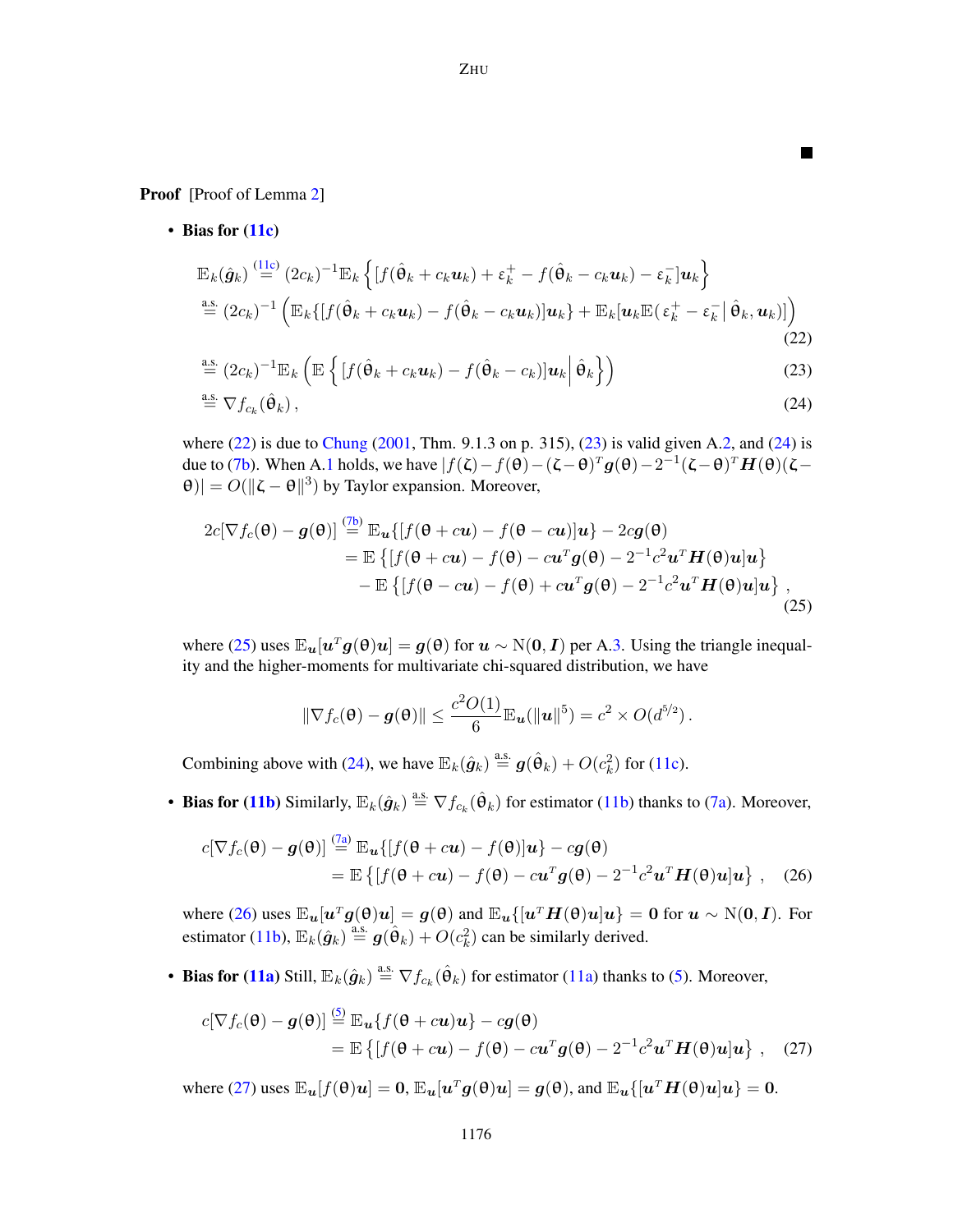The dominant contributor to the asymptotic variance of each element in  $\hat{g}_k$  is the  $O(c_k^{-1})$  $\binom{-1}{k}$  times the noise term, leading to a variance that is asymptotically proportional to  $c_k^{-2}$  with constant of proportionality independent of k because  $\text{Var}(\varepsilon_k^+ - \varepsilon_k^-)$  $\binom{-}{k}$  is asymptotically constant in k assumed in A[.2.](#page-7-3) Furthermore, each elements at an arbitrary position in the  $O(c_k^{-1})$  $\binom{-1}{k}$  vector, as derived from [\(11\)](#page-5-4), are uncorrelated across k by the independence assumptions on  $\{u_k\}$ . Consequently,  $\mathbb{E}_k(\|\hat{g}_k\|^2) \stackrel{\text{a.s.}}{=}$  $O(c_k^{-2})$  $\binom{-2}{k}$ .

**Proof** [Proof of Lemma [3\]](#page-8-1) When A[.2](#page-7-3) and A[.3](#page-7-4) hold, we have  $\mathbb{E}_k(\hat{H}_k) \stackrel{\text{a.s.}}{=} \nabla^2 f_{c_k}(\hat{\theta}_k)$  for estimator [\(12d\)](#page-5-1) following the proof of Lemma [2.](#page-8-0) When A[.1](#page-7-7) holds, i.e.,  $\|\nabla^3 f(\theta) - \nabla^3 f(\zeta)\| \le L_3 \|\theta - \zeta\|$ , by mean-value theorem we have  $|f(\zeta) - f(\theta) - (\zeta - \theta)^T g(\theta) - 2^{-1}(\zeta - \theta)^T H(\theta)(\zeta - \theta)$  $6^{-1}\nabla^3 f(\bm{\theta})\left[(\bm{\zeta}-\bm{\theta})\otimes(\bm{\zeta}-\bm{\theta})\otimes(\bm{\zeta}-\bm{\theta})\right]|\leq 24^{-1}\mathrm{L}_3\|\bm{\zeta}-\bm{\theta}\|^4.$  Moreover,

$$
2c^{2}[\nabla^{2} f_{c}(\theta) - \mathbf{H}(\theta)]
$$
  
=  $\mathbb{E}_{\mathbf{u}} \{ [f(\theta + c\mathbf{u}) + f(\theta - c\mathbf{u}) - 2f(\theta)] (\mathbf{u}\mathbf{u}^{T} - \mathbf{I}) \} - 2c^{2} \mathbf{H}(\theta)$   
=  $\mathbb{E} \{ [f(\theta + c\mathbf{u}) - f(\theta) - c\mathbf{u}^{T} g(\theta) - 2^{-1} c^{2} \mathbf{u}^{T} \mathbf{H}(\theta) \mathbf{u} - 6^{-1} c^{3} \nabla^{3} f(\theta) (\mathbf{u} \otimes \mathbf{u} \otimes \mathbf{u}) ] (\mathbf{u}\mathbf{u}^{T} - \mathbf{I}) \} + \mathbb{E} \{ [f(\theta - c\mathbf{u}) - f(\theta) + c\mathbf{u}^{T} g(\theta) - 2^{-1} c^{2} \mathbf{u}^{T} \mathbf{H}(\theta) \mathbf{u} + 6^{-1} c^{3} \nabla^{3} f(\theta) (\mathbf{u} \otimes \mathbf{u} \otimes \mathbf{u}) ] (\mathbf{u}\mathbf{u}^{T} - \mathbf{I}) \}, (28)$ 

where [\(28\)](#page-16-0) uses  $\mathbb{E}_u[u^T g(\theta) \times (uu^T - I)] = 0$ ,  $\mathbb{E}_u[2^{-1}u^T H(\theta)u \times (uu^T - I)] = H(\theta)$ , and  $\mathbb{E}_u \left[ \nabla^3 f(\theta) \left( u \otimes u \otimes u \right) \times \left( u u^T - I \right) \right] = 0$  when u follows A[.3.](#page-7-4) Combined with triangle inequality and the higher-moments for multivariate chi-squared distribution, we have

<span id="page-16-0"></span>
$$
\|\nabla^2 f_c(\mathbf{\theta}) - \mathbf{H}(\mathbf{\theta})\| \leq \frac{c^2 \mathbf{L}_3}{24} \mathbb{E}_{\mathbf{u}} \left( \|\mathbf{u}\|^4 \|\mathbf{u}\mathbf{u}^T - \mathbf{I}\| \right) = \frac{\mathbf{L}_3}{24} c^2 \times O(d^{7/2}).
$$

Therefore,  $\mathbb{E}_k(\hat{H}_k) \stackrel{\text{a.s.}}{=} H(\hat{\theta}_k) + O(c_k^2)$  for [\(12d\)](#page-5-1). We can similarly derive  $\mathbb{E}_k(\hat{H}_k) \stackrel{\text{a.s.}}{=} H(\hat{\theta}_k) +$  $O(c_k^2)$  for the other three estimators [\(12a–12c\)](#page-5-1).

The dominant contributor to the asymptotic variance of each element in  $\hat{\bm{H}}_k$  is the  $O(c_k^{-2})$  $\binom{-2}{k}$  times the noise term, leading to a variance that is asymptotically proportional to  $c_k^{-4}$  with constant of proportionality independent of k because  $\text{Var}(\epsilon_k^+ + \epsilon_k^- - 2\epsilon_k)$  is asymptotically constant in k and because of A[.2.](#page-7-3) Furthermore, each elements at an arbitrary position in the  $O(c_k^{-2})$  $\binom{-2}{k}$  matrix, as derived from [\(12\)](#page-5-1), are uncorrelated across k by the independence assumptions on  $\{u_k\}$ . Consequently,  $\mathbb{E}_k(\|\hat{\bm{H}}_k\|^2) \overset{\text{a.s.}}{=} O(c_k^{-4})$  $\binom{-4}{k}$ .

**Proof** [Proof of Thm. [1\]](#page-8-5) From Lemma [2,](#page-8-0) we have  $\mathbb{E}_k(\hat{g}_k) = g(\hat{\theta}_k) + \beta_k$  with  $c_k^{-2}$  $\frac{k}{k}$ <sup>2</sup>|| $\beta_k$ || being uniformly bounded for sufficiently large  $k$ . The rest follows from [Spall](#page-13-0) [\(2000,](#page-13-0) Thm. 1a). Note that the proof for [Spall](#page-13-0) [\(2000,](#page-13-0) Thm. 1a) does not assume any particular form of the Hessian estimate; it only requires A[.7](#page-7-9) and the result in Lemmas [2–](#page-8-0)[3.](#page-8-1)

**Proof** [Proof of Thm. [2\]](#page-8-7) The proof proceeds similarly as [Zhu](#page-13-15) [\(2020a,](#page-13-15) Appendix A). Let  $W_k \equiv$  $\hat{H}_k - \mathbb{E}_k(\hat{H}_k)$ , which satisfies  $\mathbb{E}W_k = 0$  for all k. Thanks to Lemma [3,](#page-8-1)  $\mathbb{E}(c_k^4 \|\hat{H}_k\|^2) < \infty$ uniformly for all *k*. When A[.4](#page-7-1) holds, we have  $\sum_k \left(\mathbb{E} \|w_k \bm{W}_k\|^2\right) < \infty$ . By martingale convergence theorem, we have  $\sum_k w_k \mathbf{W}_k \to \mathbf{0}$  a.s. Now that Lemma [3](#page-8-1) gives  $\mathbb{E}_k(\hat{\mathbf{H}}_k) = \mathbf{H}(\hat{\theta}_k) + O(c_k^2)$ , we have  $\sum_k [w_k \mathbb{E}_k(\hat{H}_k)] = \sum_k \{w_k [\boldsymbol{H}(\hat{\theta}_k) + O(c_k^2)]\} \rightarrow \boldsymbol{H}(\theta^*)$  a.s., using A[.1](#page-7-7) (Hessian is continuous around  $\hat{\theta}_k$ ), Theorem [1](#page-8-5) ( $\hat{\theta}_k$  converges a.s. to  $\theta^*$ ), and A[.4](#page-7-1) ( $w_k c_k^2 \to 0$ ).